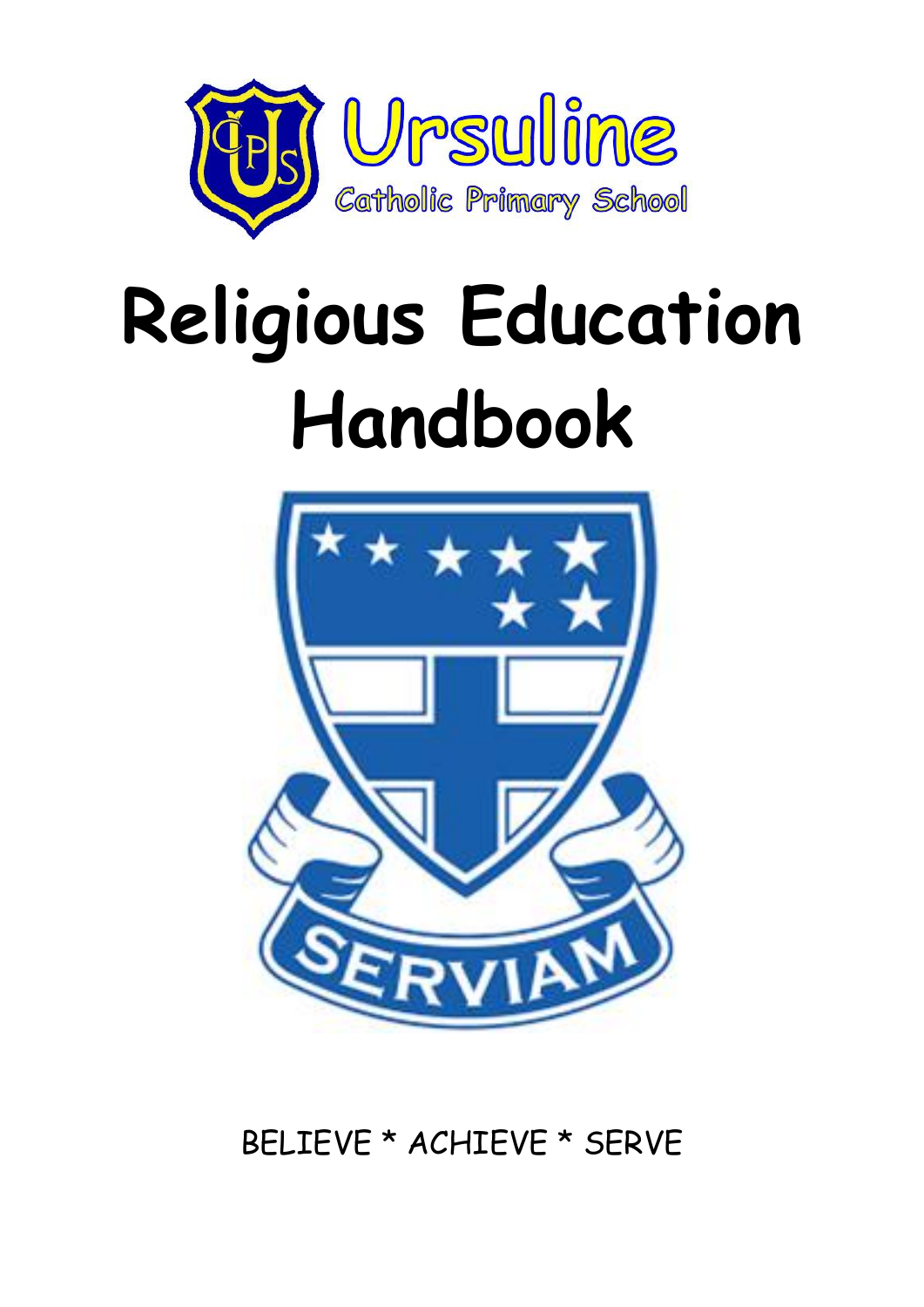

## **Religious Education Handbook Contents**

- 1. The Mission Statement
- 2. The Aims and Objectives of Religious Education
- 3. The Religious Education Programme
	- ~ Overview of content: Themes/Topics
	- ~ How to deliver the programme: the process
- 4. Planning
- 5. Assessment
- 6. Recording
- 7. Reporting
- 8. Evaluation of teaching
- 9. Evaluation of learning
- 10. Staff development/communication
- 11 Staff induction
- 12. Resources
- 13. Relationship of Religious Education to the whole curriculum
- 14. Evaluation of Religious Handbook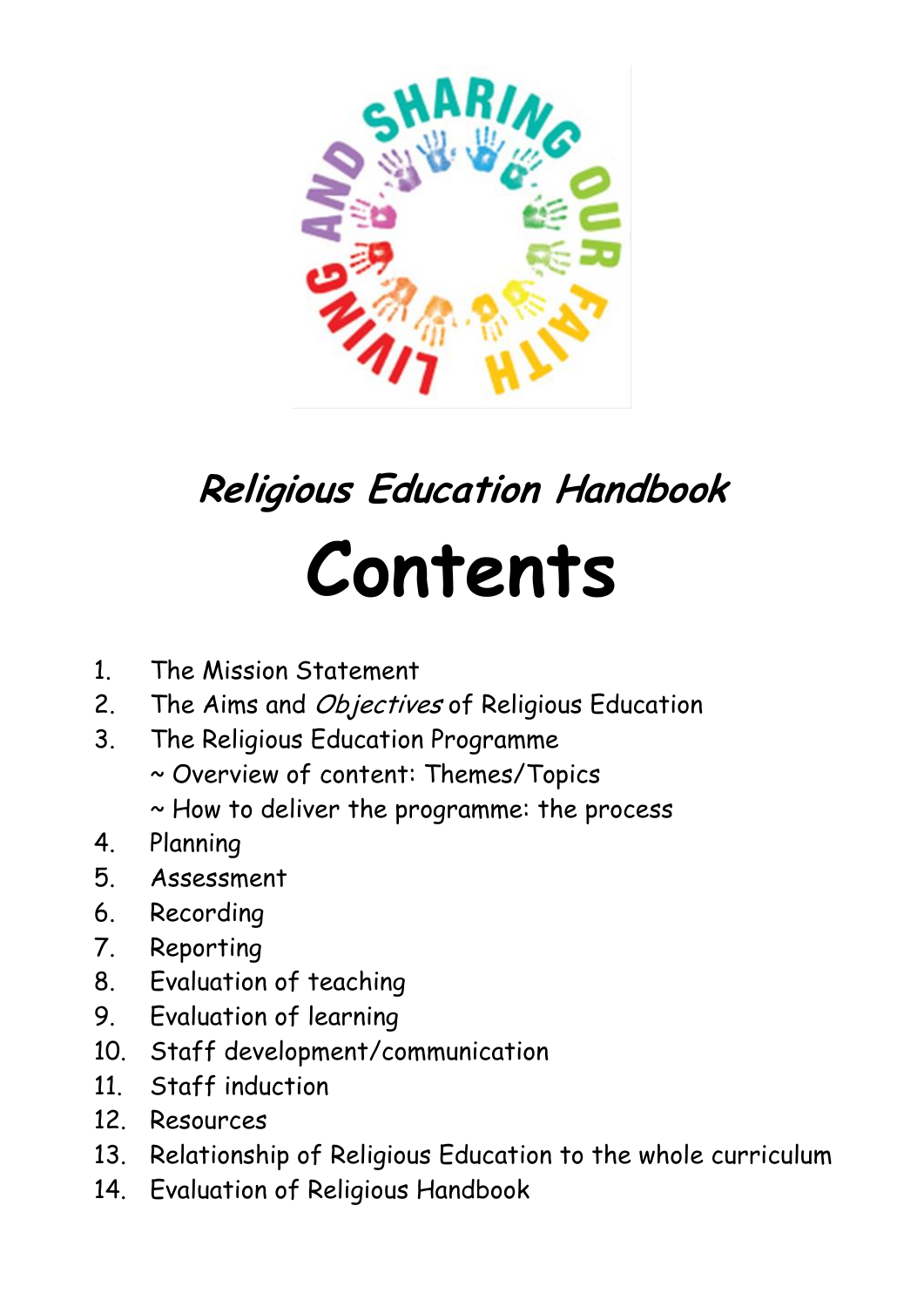## **1. Ursuline Mission Statement**

#### **Mission Statement**

'At Ursuline Catholic Primary School we aim to build up a Christian Community which develops the full spiritual, emotional, intellectual and physical potential of each and every pupil in the happy, caring, supportive, family atmosphere of a Catholic School. Together we endeavour, in all things, to honour God's name, to advance His Kingdom and to carry out His will.'

#### **Aims & Objectives**

From our Mission Statement flow our school aims and objectives, which are:

**To provide pupils with the opportunity to experience and participate in a living and worshipping community based on the teaching of the Catholic Church.**

Our intention is for all who are educated at Ursuline to become convinced Christian children, who grow to be outstanding in their courageous leadership, selfless in their concern for their neighbour and who display joyous peace in their lives, all springing from their deep faith in the risen Christ!

The universal Ursuline Serviam badge expresses our school motto of 'Believe, Achieve, Serve':

The cross it bears reminds us of the life, death and resurrection of Jesus. Jesus was committed to serving the dignity and worth of others, even to death. Ursuline children should therefore radiate in their life Christian joy and confidence because Christ is risen - Christ is alive!

We BELIEVE we are CHILDREN OF GOD – marked with His sign of love – the cross.

The group of stars above the cross represents The Little Bear Constellation a constellation found in the Northern Hemisphere pointing towards the Pole Star. This constellation was chosen because of the play on the Latin word Ursula which means Little Bear. It recalls St Ursula, patroness of Christian Education and special patroness of Ursuline schools. Just as the light from the Little Bear leads up to the brighter light of the Pole Star, so our Ursuline Education helps us on to the knowledge of Truth, here symbolised by the Pole Star, and it is Truth which will guide us on our path through life. We ACHIEVE as the CHILDREN OF GOD - by following His guiding light, Jesus – the truth that God was made man and lived as one of us.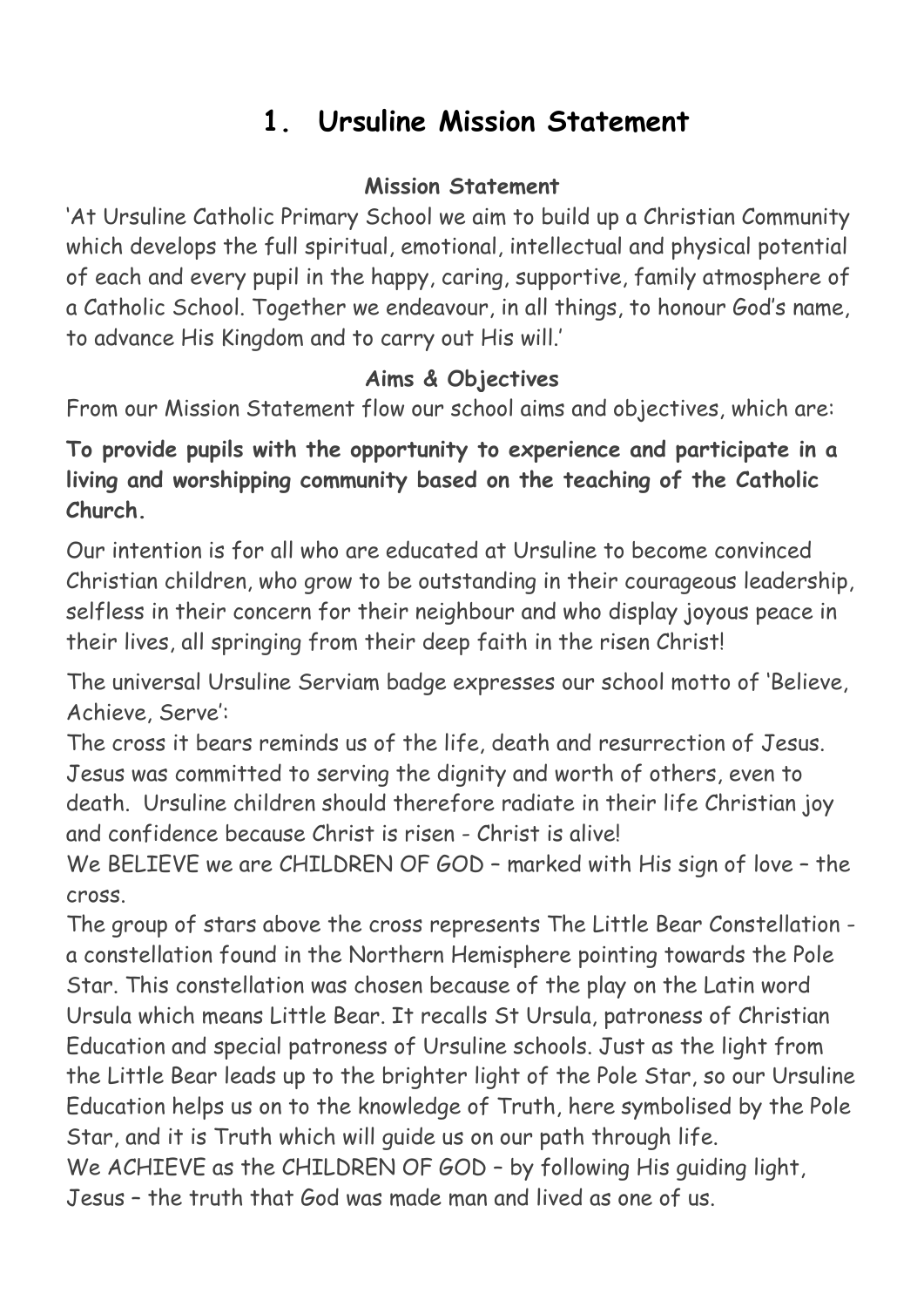The word "Serviam", I WILL SERVE. This was the cry of St. Michael the Archangel as a response to Lucifer's "I will not serve" (Non serviam) when God put the angels to the test, thus emphasising our willingness to love and serve God. Serviam expresses our loyalty to Christ, and our desire to serve Him and others.

We SERVE as the CHILDREN OF GOD, in the name of the Father and of the Son and of the Holy Spirit.

#### We 'Believe, Achieve, Serve' by:

- celebrating an act of collective worship each day
- providing opportunities for our pupils to experience, with awe and wonder, the mystery of God
- following the "Come and See" syllabus as laid out by the Archdiocese of Liverpool.
- celebrating various liturgies and traditions such as: blessing of the Harvest, School Mission Day, Advent, Candlemas, Stations of the Cross and May Processions
- attending and participating in the Mass, e.g. Parish Masses on feast days, Sacramental Celebration, Y6 Thanksgiving masses
- rewarding outstanding work in Religious Education and putting the Gospel into practice, through the 'Spirit of Ursuline' Award

**To develop in our pupils a sense of self respect, the capacity to lead full lives as independent, self-motivated people with the ability to contribute to the welfare of others and society and thus live up to the school motto: 'Believe, Achieve, Serve' by:**

- celebrating our School Mission with a dedicated day each Autumn
- following our school Behaviour Code of Conduct.
- all members of staff treating each other and our pupils with respect.
- following our school Nurture/RSE programme which encourages selfconfidence, self-motivation and self-respect.
- developing a sense of responsibility in our pupils and encouraging them to take responsibility for various duties in our school, local and global community
- appointing a 'Child of the Day' each day and awarding Achievement Awards each week in a whole school assembly.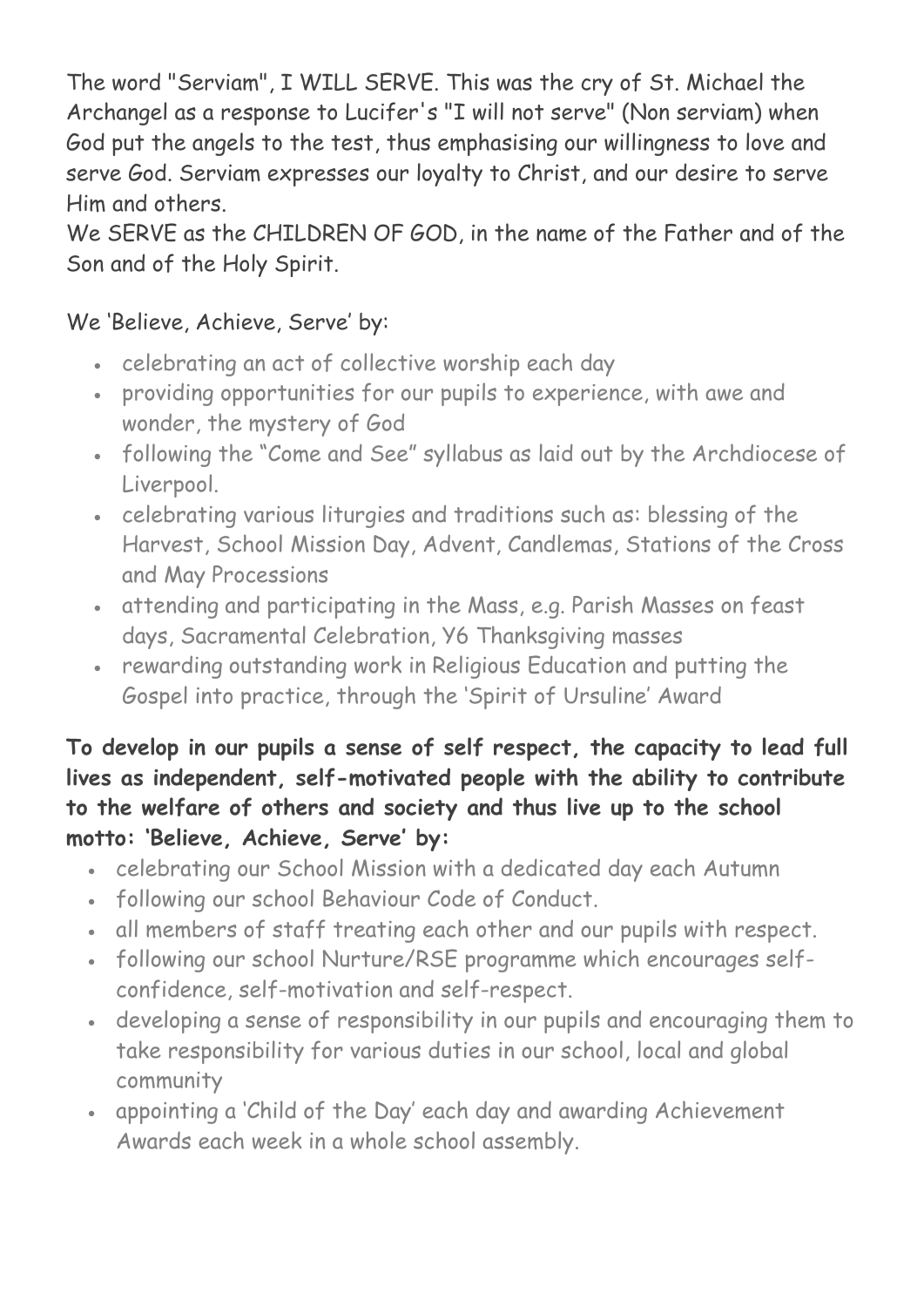- encouraging our pupils to take part in charitable activities such as: being a Food Bank collection point, Operation Christmas Child and fundraising (e.g. for NSPCC, CAFOD and global disaster appeals).
- building relationships with the local community visiting local Nursing Homes and being a donation point for the South Sefton Foodbank and Samaritans Purse Shoe Box appeal
- through the school's 'Relationship and Sex Education' programme 'Journey in Love' and 'No Outsiders in our School' that celebrates our belief in the unique dignity of the human person as made in the image and likeness of God

#### **To offer our pupils a broad, balanced, differentiated curriculum that covers the requirements of The National Curriculum and is designed to meet the pupils' individual needs by:**

- a whole staff approach to achieving the aims of our School Improvement Plan.
- a whole staff approach to the teaching of all the subjects in the National Curriculum.
- raising standards through the use of our Monitoring, Evaluation and Assessment Policies and pupil tracking
- following our various curriculum policy documents, with coordinators continuously reviewing curriculum provision, ensuring an holistic approach to the development of our pupils
- catering for pupils of all ranges of ability through differentiated work, Enhanced Quality First teaching, Records of Concern, Support Plans, Educational Health Care Plans and the support of external agencies
- providing opportunities for our pupils to take part in a wide range of extra-curricular activities including Forest/Beach School, ECO Club, Gardening Club, visits to local Care Homes, rosary, squash, gymnastics/dance, yoga, fencing, judo Active Soccer, choir and orchestra, CAPITAL Music collaborations, school sports teams (football, netball, swimming)
- outdoor learning curriculum / Y5 Cosmic Classroom & The Crucial Crew provides pupils with opportunities for awe and wonder
- providing pupils with a range of 'off-site' learning opportunities both in the local area (parks, beach, Pinewoods, baths, shops, Crosby Lakeside, Coastguard Station, local war memorial, library and Care Homes), Liverpool (art galleries, museums and ferry) and further afield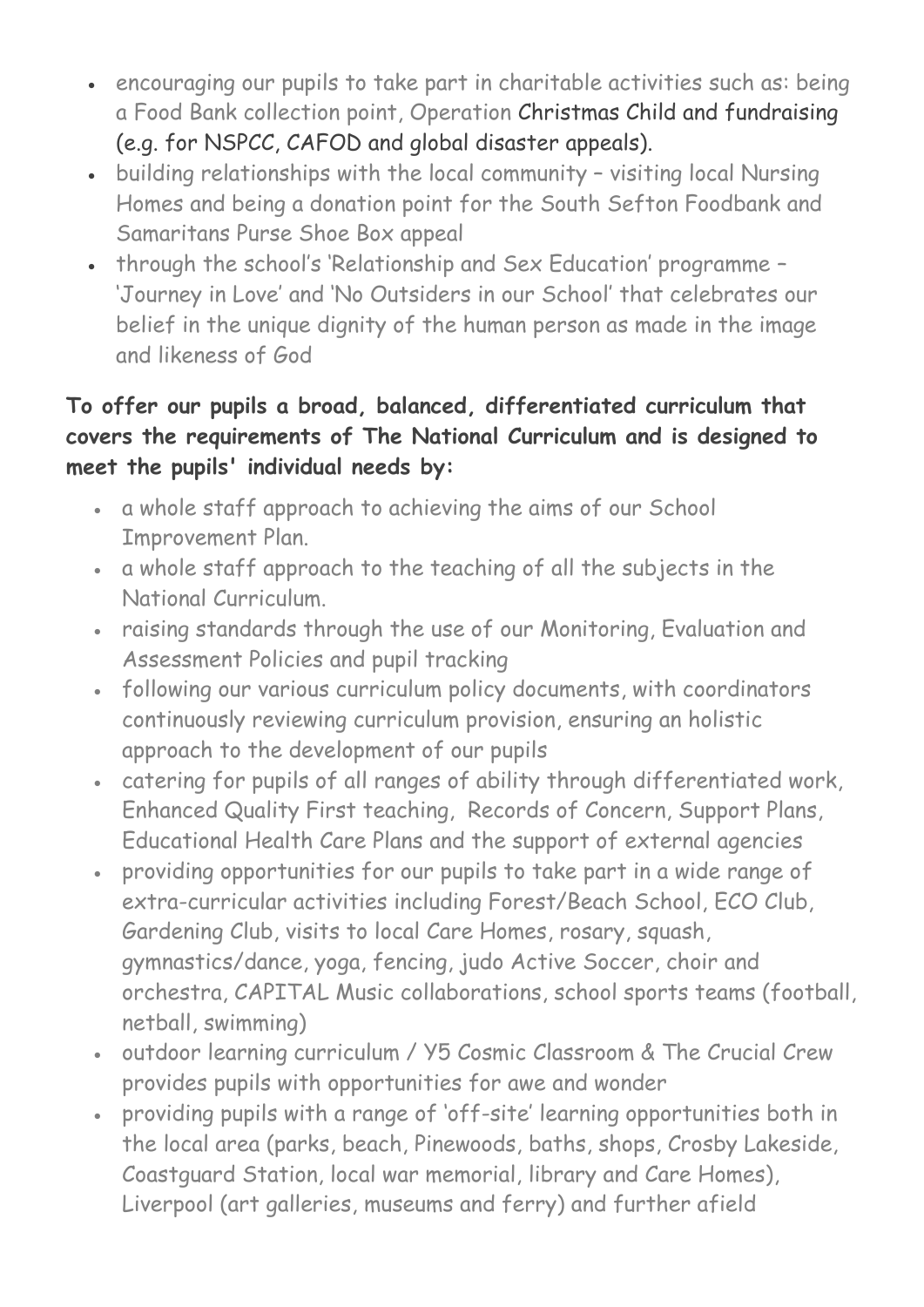Delamere Forest, Quarry Bank Mill and Residential visits for Years 4 to 6.

#### **To develop in our pupils lively and enquiring minds, the ability to question, to argue rationally and the ability to apply themselves to tasks by:**

- promoting investigative work throughout the curriculum, including the use of Co-operative Learning Strategies
- building into our planning the Key Skills of the National Curriculum.
- applying our school Homework Policy
- providing individual targets for our pupils and sharing and reviewing these with them, in 1:1 Conferencing.
- providing opportunities for outdoor learning and risk taking within the environment (e.g. Early Years outdoor curriculum, Forest and Beach School, Y4-6 Residential Visits)

#### **To help our pupils to acquire knowledge, skills, concepts and practical abilities which will prepare them for the opportunities, responsibilities and experiences of adult life by:**

- putting a high priority on Religious Education, English, Mathematics and all foundation subjects
- providing a range of school visits to encourage cultural, environmental and social awareness in our pupils. For example: visiting Liverpool's museums, art galleries and cultural sites
- teaching, from Reception, the skills of co-operative learning. Pupils apply these in lessons across the curriculum, which enables them to develop and apply other subject specific skills.
- supporting pupils through their transitions within the school e.g. through liaison prior to admission into Reception, progressive development of teaching & learning approaches, early publication of teacher deployment for the following year, Transition Week activities for all classes in the summer term, including enhanced transitions where needed and end of year handover of important information with Key Stage 2 – 3 transfer programme as well.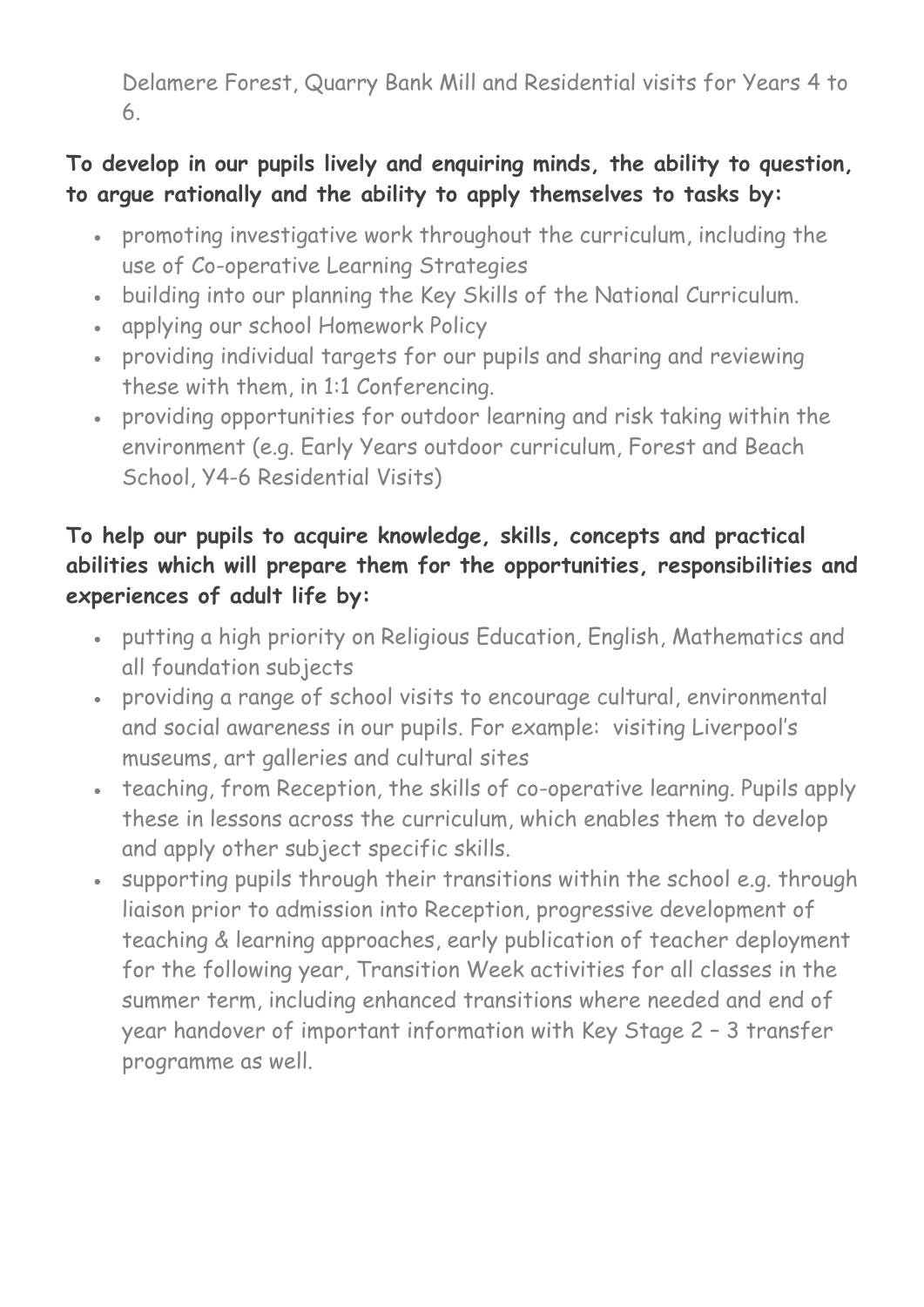**To foster positive links with parents and thus develop a partnership between home and school in the education of our pupils by:**

- keeping parents informed about the progress of their children through introductory workshops (Meet the Teacher evening), Homework Comment books, termly Parent Evenings and an annual written report.
- . seeking and responding to the views of parents, through several staff being in attendance at the school's gate each morning as they welcome the children, and staff being available at Home Time, as they return their pupils safely to their families. Also through questionnaires, including Parent View.
- fostering excellent links with Ursuline Parents, Teachers and Friends Association
- inviting parents to school activities, such as, our celebrations of various liturgies and traditions, curriculum workshops and performing arts productions
- communicating with parents through our text messaging service, letters, school website, weekly school Newsletter, and pupils Home School Comment books
- encouraging parents to help in school in various ways e.g. 'Book Buzz' and sports coaching
- providing Breakfast, Out of School and Holiday Clubs (including Forest School, Active Soccer Camps as well an Out of School holiday programme of days out) for our pupils

#### **To foster links with our parish and the wider community by:**

- regular contact with St Joseph's and St. Helen's Parishes through church visits and liturgies
- supporting all parishes, from whom we draw pupils, in their sacramental programmes for Reconciliation and the Eucharist and celebrating with them on their faith journeys
- using in school and distributing to Year 4 (Sacramental Year group) 'The Wednesday Word' provided by the family of a deceased St Joseph's parishioner
- building links with the local and wider community through being a foodbank collection point for South Sefton, visiting Nursing Homes and charity fundraising
- collaborating with CAPITAL schools on community projects e.g. Anne Frank Ambassadors' programme, Equality & Diversity concert, Sacred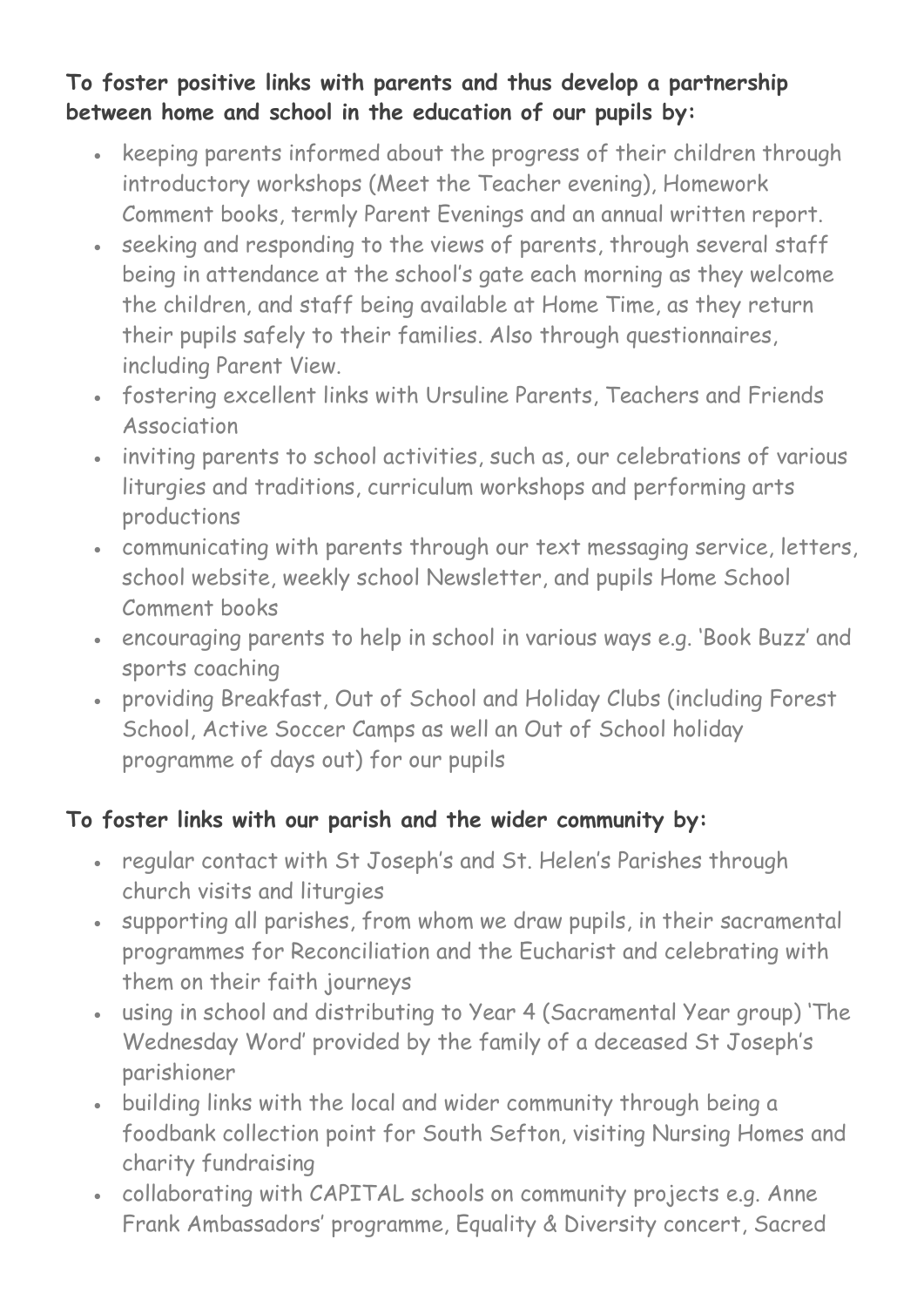Heart High School's 'Heart of the Community' day and music and sports projects.

## **2. The Aims and Objectives of Religious Education**

The outcome of Religious Education

*The outcome of excellent religious education is religiously literate and engaged young people who have the knowledge, understanding and skills – appropriate to their age and capacity – to reflect spiritually, and think ethically and theologically, and who are aware of the demands of religious commitment in everyday life.*

*Religious Education Curriculum Directory for Catholic Schools, 2012*

The aims and objectives of Religious Education at Ursuline are:

- To teach Religious Education discretely and developmentally to ensure the deepening of knowledge and understanding of key theological ideas and their application to life.
- $\bullet$   $\sim$  To ensure 10% of the length of the taught week for each Key Stage is devoted to curriculum Religious Education
- $\bullet$   $\sim$  To provide marked progression through the different stages of education as tracked on a pupil's individual Record of Attainment
- To offer ample opportunities for children to apply and use their knowledge and skills in cross-curricular studies to deepen their understanding of religious truths and think creatively.
- $\bullet$   $\sim$  To develop appropriate skills and attitudes which allow for a free, informed response to God's call in everyday life, which inspire awe and wonder daily
- $\bullet$   $\sim$  To encourage the use of these skills in other areas of the curriculum
- To engage with their own and others' beliefs and values, develop good attitudes and dispositions so that our children are instilled with a love of learning and a desire to go on learning.
- $\bullet$   $\sim$  To encourage study, investigation and reflection by the pupils using the skills and strategies of Cooperative Learning and the vocabulary taught in their 'Relationship and Sex Education' (RSE) lessons.
- To engage with difficult questions of meaning and purpose which everyone has to face from time to time and so enable them to think critically about their own questions of meaning and purpose.
- $\bullet \sim$  To encourage analysis, reflection on and critical appreciation of difficult questions particularly through the EXPLORE phase of 'Come &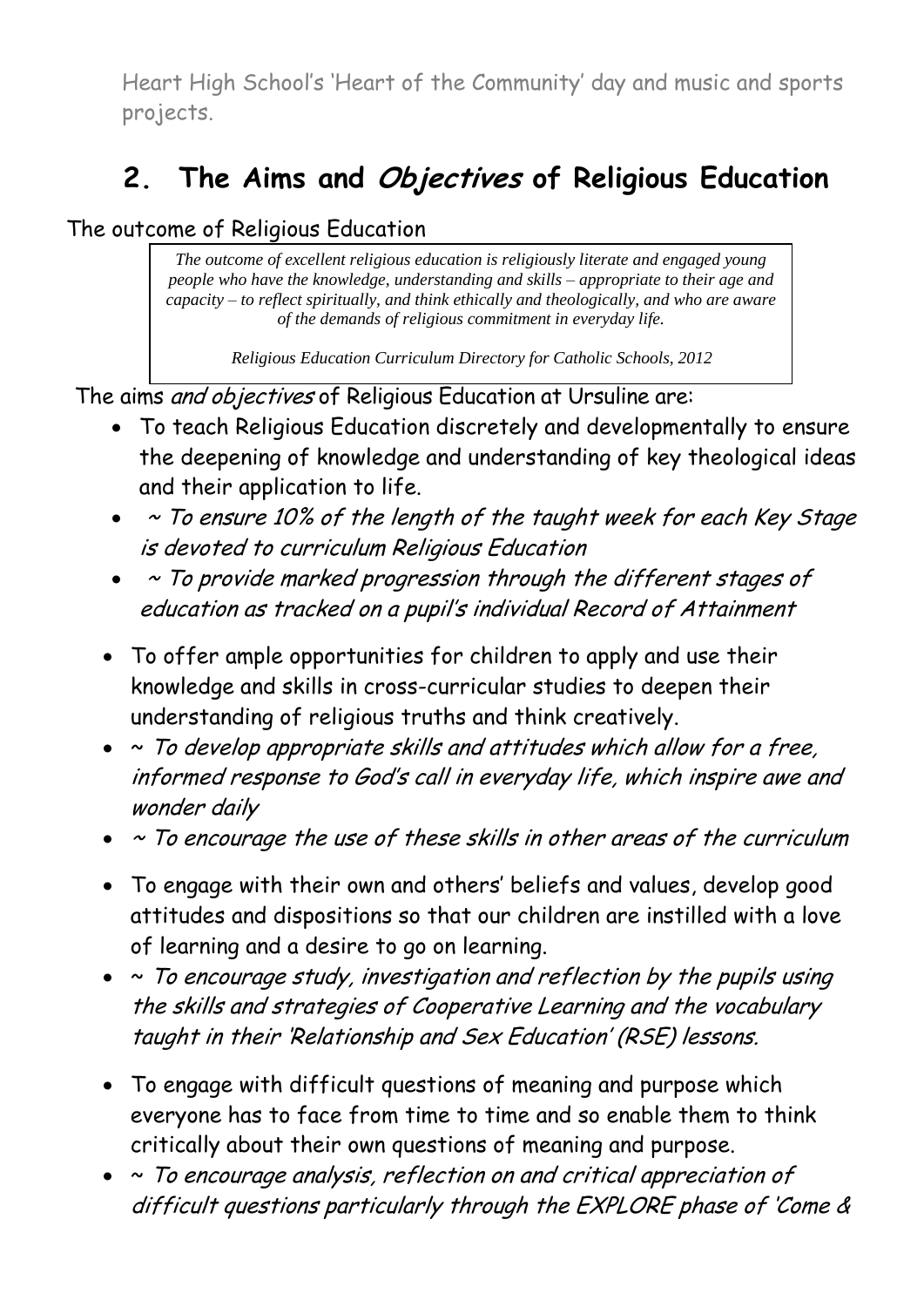See' and their RSE lessons.

- To offer our children a sense of self worth through their experience of belonging to a caring Christian community and an awareness of the demands of religious commitment in everyday life
- $\bullet \sim$  To give unequivocal support to our pupils through the management of Ursuline
- ~ To live Ursuline's motto of 'Believe, Achieve, Serve' daily and take part in our school's Mission Day each autumn.

## **3. The Religious Education Programme**

To fulfil our aims and objectives we use the 'Come and See' programme of Religious Education recommended by the Archdiocese of Liverpool, introduced in September 2012 and revised in 2017. This forms the basis of Religious Education within our school.

The aim of this programme is to explore the religious dimensions of questions about life within the Catholic tradition. Links are made with the pupils' own experiences and with universal experiences. Other world faith traditions are also explored and reflected upon.

For all children the programme will raise questions and provide material for reflecting on their own experiences. It will help them to explore the beliefs, values and way of life of the Catholic tradition, and where appropriate, of other faith traditions.

- *Religious Education in schools is to be regarded as an academic discipline with the same systematic demands and the same rigour as other disciplines. It must present the Christian message and the Christian event with the same seriousness and the same depth with which other disciplines present their knowledge. However, it should not simply be regarded as one subject among many, but should be the key element in an inter-disciplinary dialogue.*

*Religious Education Curriculum Directory*

Central to the Come and See programme are three basic human questions and three Christian beliefs that are the Church's response in faith:

- Autumn: Where do I come from? LIFE CREATION
- 

• Summer: Why am I here? PURPOSE - REDEMPTION

• Spring: Who am I? DIGNITY - INCARNATION

The three doctrines of Creation, Incarnation and Redemption express faith in God as Trinity: Creator, Saviour, Spirit; and personal: Father, Son and Holy Spirit: the Holy One whose love gives life to all (Creation); who makes all holy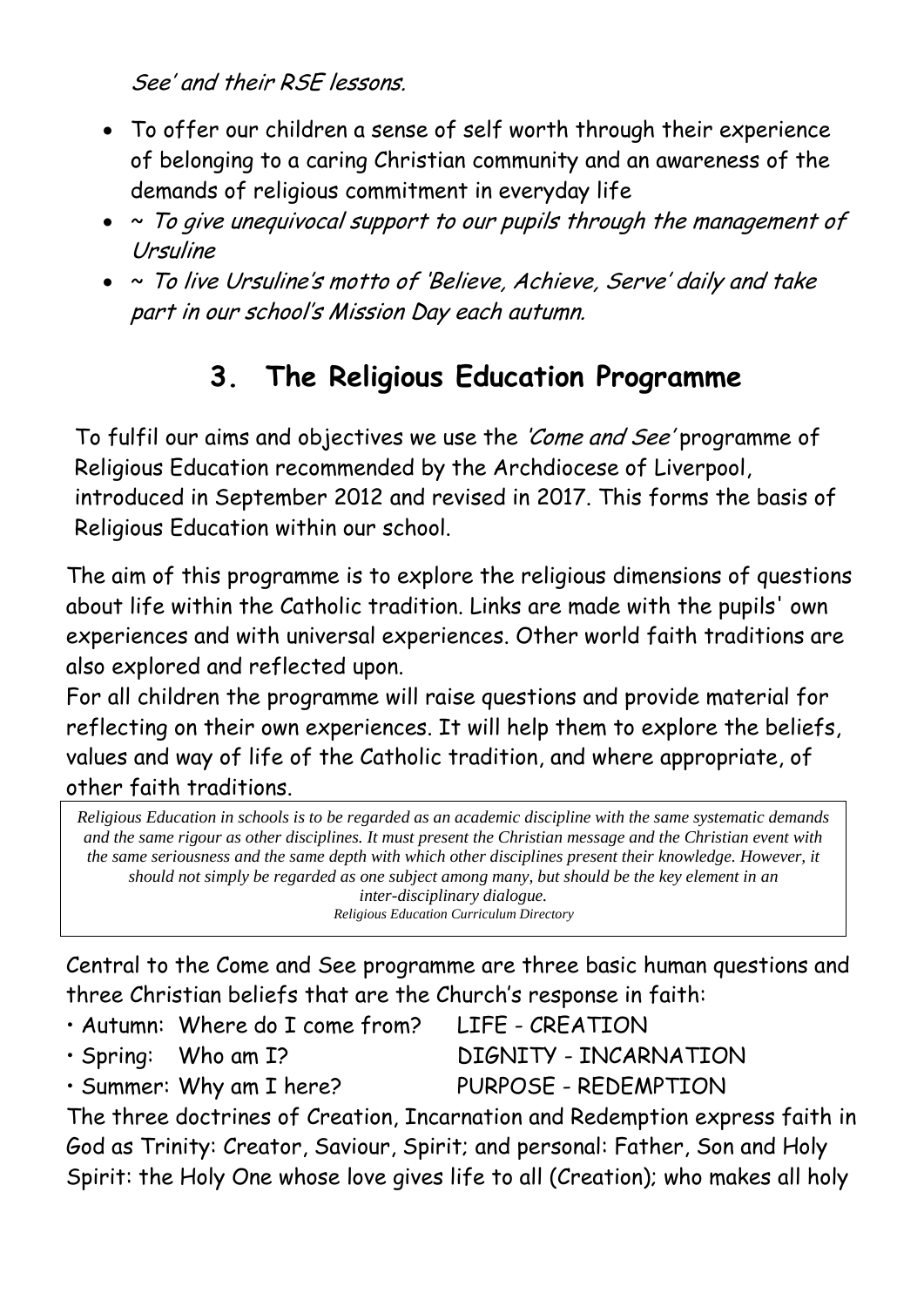(Incarnation) and whose purpose is to draw all men and women into one, universal family of God (Redemption).



In 'Come and See' these big questions are considered in the light of the scripture and tradition of the Church, as expressed in the documents of the Second Vatican Council and the catechism of the Catholic Church which drew its strength and inspiration from that council.



#### Themes:

Come and See is developed through three themes based on the documents of the Second Vatican Council, which are gradually explored each term in greater depth.

#### **Community of Faith – Church Themes:**

Autumn: Family – Domestic Church Spring: Community – Local Church Summer: World – Universal Church **Celebration in Ritual – Sacrament:**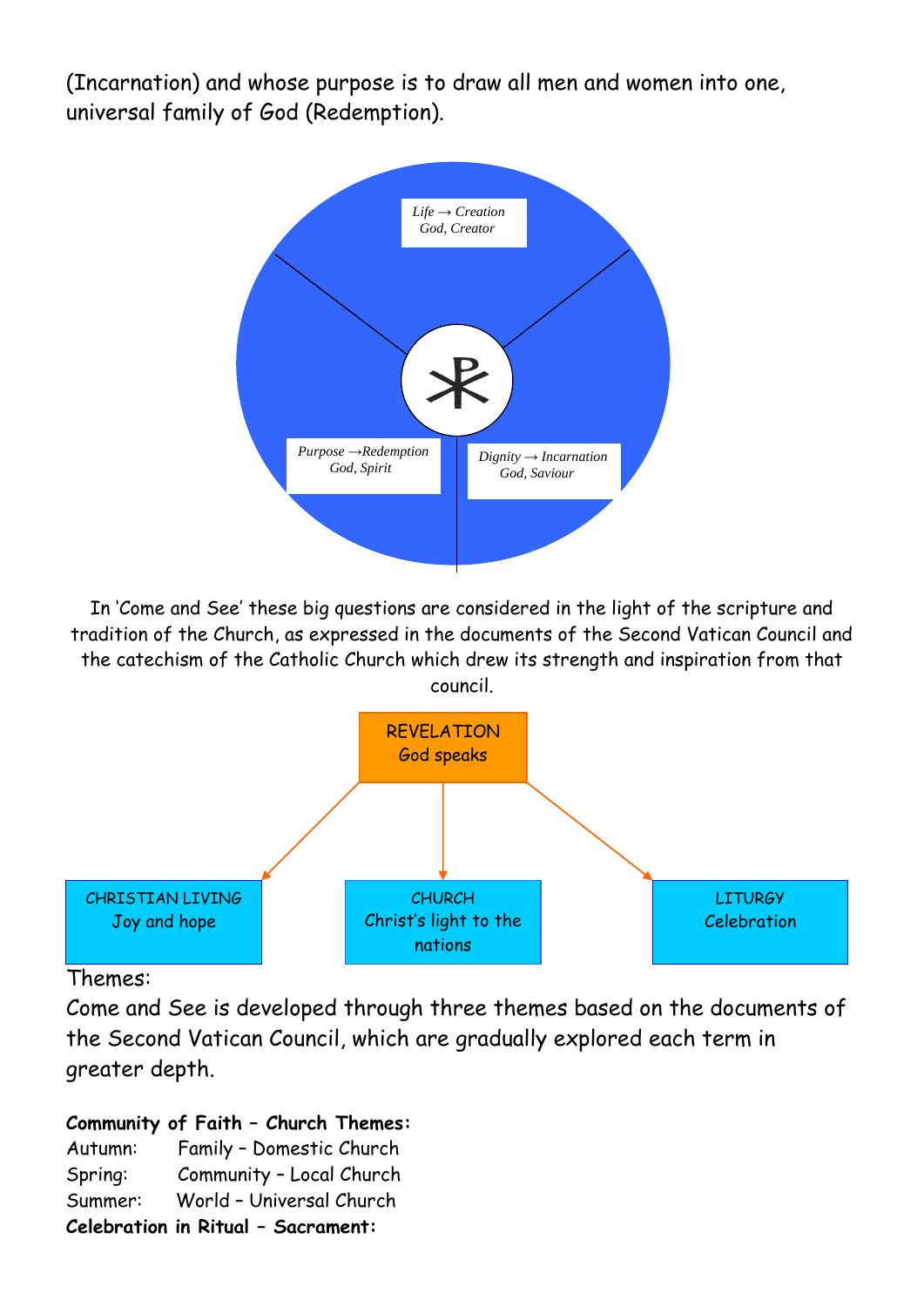Autumn: Belonging – Baptism / Confirmation Spring: Relating – Eucharist Summer: Inter-Relating – Reconciliation.

#### **Ways of Life – Christian Living Themes:**

Autumn: Loving – Advent / Christmas Spring: Giving – Lent / Easter Summer: Service – Pentecost.

See Curriculum information, 'Curriculum Overview' on <http://www.ursulineprimary.co.uk/information/catholic-life-of-the-school>

#### **THE PROCESS**

The process for delivering the Come and See has three distinct stages:

Explore Reveal

Respond

#### EXPLORE

The teacher helps the children to begin to look at and focus on the experience within their own lives – concerning themselves, their relationships and their world. In this way the children are led to a deeper understanding, clearer vision and the discovery of significance and value of the experimental events of everyday life. This will involve:

- Exploring experiences through, story, music, drama, dance, art
- Investigation
- Story telling
- Consideration for the big questions
- Discussion
- Becoming aware of the questions raised
- Reflecting on significance of these experiences

#### **REVEAL**

Reveal is at the heart of the process. The teacher and the children together discover the Christian understanding of the mystery of the Trinity; Father, Son and Holy Spirit. They explore the mystery of human life as revealed in the person, life and gospel of Jesus Christ. It involves learning about scripture, the teaching of the Church, prayers, rites, psalms, hymns and other expressions of Christian faith and the lives of outstanding Christians.

The process of delivery will involve:

- Meeting new knowledge of religious education
- Developing an understanding of this new knowledge
- Reflecting on the wonder of the mystery
- Gathering information and collecting facts connected with this knowledge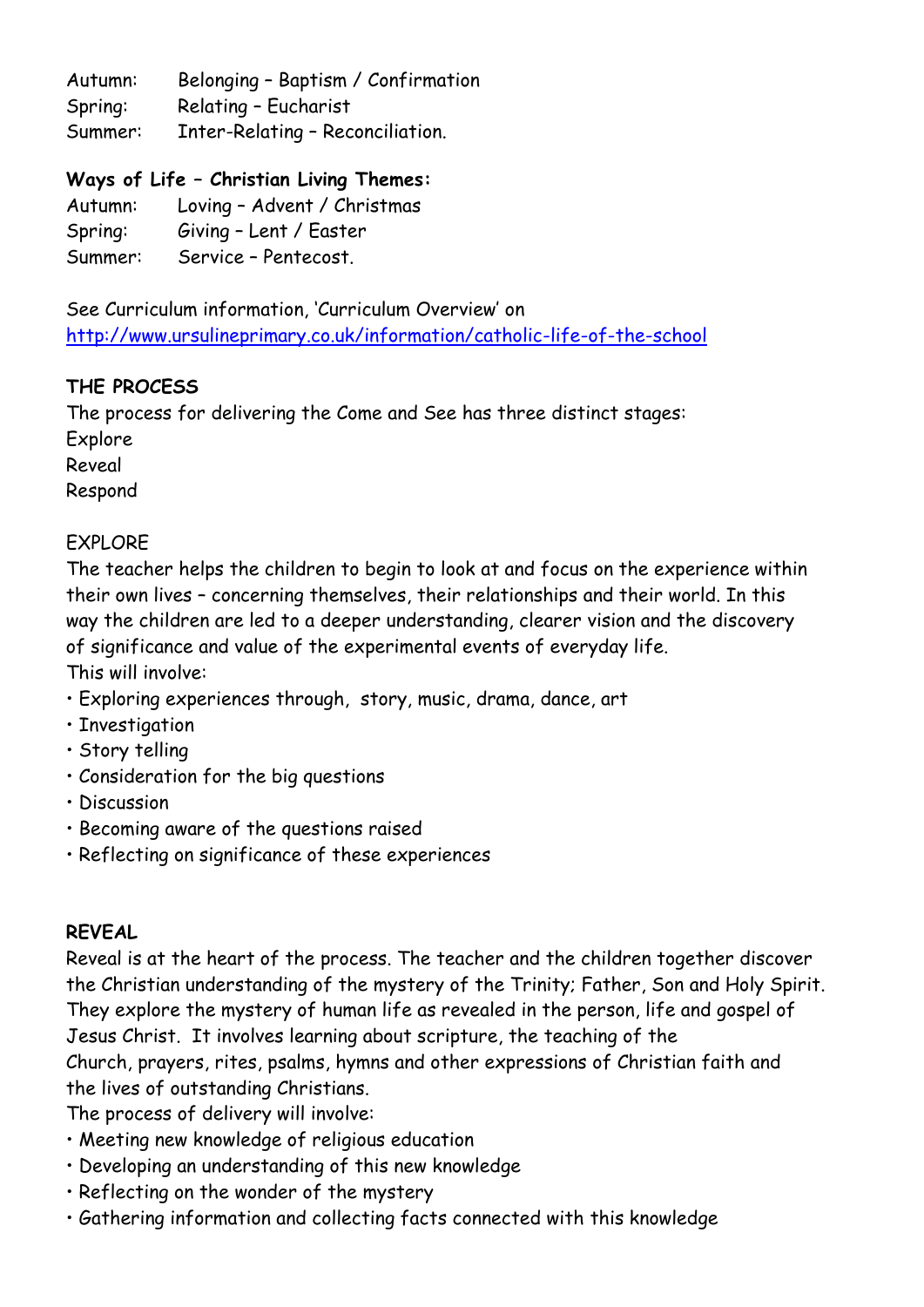- Researching, collating and classifying
- Becoming aware of the questions raised
- Working with problems and grappling with puzzling experiences
- Exploring what leads to understanding and meaning
- Asking questions and discussing
- Exploring in practical and creative ways through story, drama, writing, poetry, song, dance, music, art, ICT and service of others
- Making links between Christian understanding and the shared life experience
- Valuing life experiences
- Acknowledging and respecting differences
- Being open to new perspectives

See Curriculum information 'Scripture Coverage' on <http://www.ursulineprimary.co.uk/information/catholic-life-of-the-school>

#### **RESPOND**

This is split into three sections.

**(1) Remember**. The children will respond by remembering and celebrating all that they have learnt. This new understanding will enable them to make a personal response in their daily lives. This part begins by reflecting on what the children wonder about. This is followed by providing the opportunity for the children to remember what they have understood and learnt.

**(2) Rejoice**. The children will be involved in the planning of and taking part in a celebration of their new learning. The celebration will have the four main elements:

GATHER: How the children will begin

WORD-LISTEN: To some scripture read or enacted

RESPONSE: The children respond to their learning

GO FORTH: The children will take away a message

**(3) Renew**. The teacher will help each child to make an individual response, to hold on to and make their own, what they have understood of the topic. The children will think about how they can apply their learning to their lives.

Children will respond by **remembering and celebrating** what they have learnt in order to hold on to a way of expressing their new understanding.

### **4. Planning**

At Ursuline we implement the Bishop's requirement of 10% of curriculum teaching time: ie 2 hours and 15 minutes at Foundation & Key Stage 1 and 2 hours and 30 minutes at Key Stage 2. This time allocation is distributed across the weekly timetable, ensuring quality time is given for effective teaching and learning. This does not include additional time allocation for collective worship, assembly and hymn practice.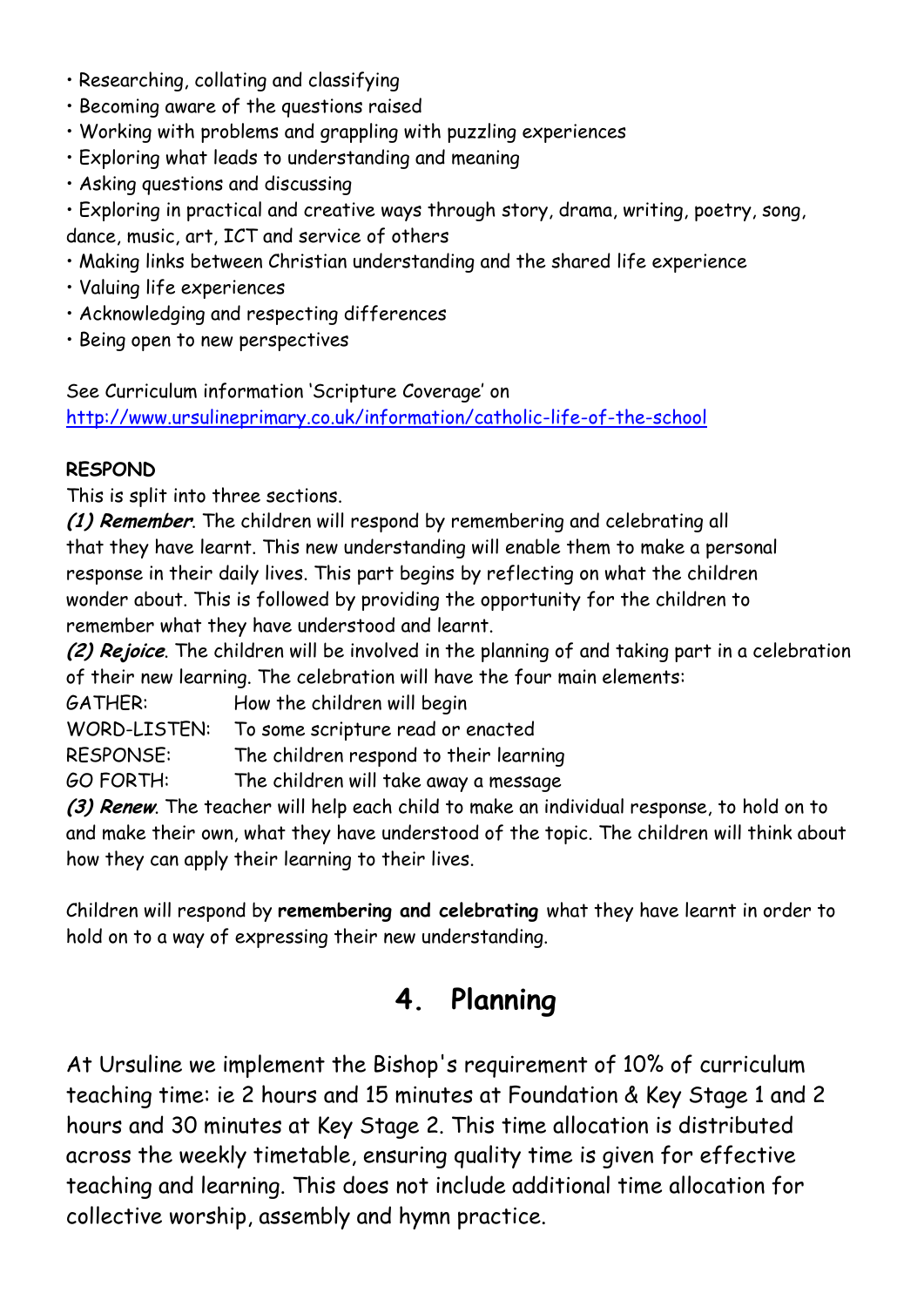The whole school follows the themes addressed in Come and See, through individual year group topics, on a yearly cycle. Each theme of Church, Sacraments and Christian Living occurs each term. This approach ensures continuity and progression through each of the themes and builds upon prior learning.

See Curriculum information, 'Curriculum Overview' on <http://www.ursulineprimary.co.uk/information/catholic-life-of-the-school>

#### **OTHER FAITHS**

In the autumn term and either the spring or summer terms (depending on which is longer), one week is given to the exploration of another faith. Children are taught to respect people of other faiths and to recognise that God is at work in them. They are introduced to the background and beliefs of people of other faiths so that prejudice and misunderstanding can be overcome at an early age. Come and See provides materials for each year group from Reception to Year 6. Each year children learn about Judaism and Islam.

At each stage of the 'Come and See' programme there are:

- Clearly stated learning objectives
- Key words
- Driver words which allow for pupils to work according to their different abilities.
- A selection of experiences and differentiated activities for each of the learning intentions
- Achievable learning outcomes

#### **THE SACRAMENTS AND THEIR PREPARATION**

The sacraments are taught and revisited through the 'Come and See' programme each year of a child's school life.

The Archdiocese of Liverpool guidance is that Sacramental Preparation takes place in Year 4. To help enable this, guidance materials are shared with Year 3 parents in the summer term, informing everyone of the 'With You Always' programme of Sacramental Preparation that takes place in the various parishes, beginning in the Autumn Term of the children's Year 4.

See Useful documents, 'With You Always' Sacramental information on <http://www.ursulineprimary.co.uk/information/catholic-life-of-the-school>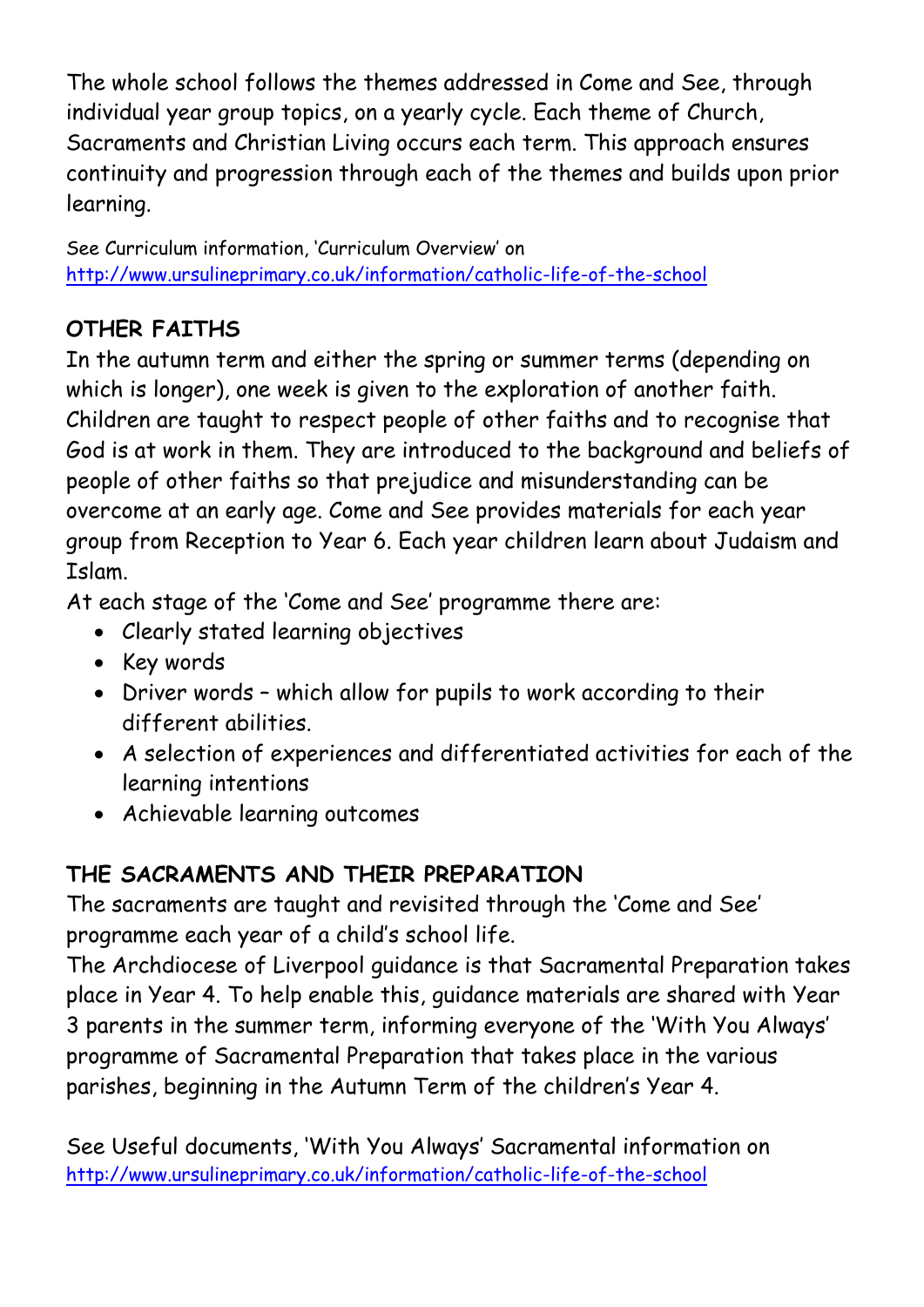All Ursuline children who have received their sacraments that academic year come together for a school celebration in the Summer Term.

*I hope that the Lord will give Christian families the faith, the freedom and the courage necessary for their mission. If family education rediscovers the pride of its leadership, many things will change for the better, for hesitant parents and for disappointed children. It is time that fathers and mothers return from their exile and reassume fully their educational role. We hope that the Lord will give parents this grace: not to exile themselves from the education of their children. And only love, tenderness and patience can do this.*

*Pope Francis offered these words of encouragement for parents and their educational mission in the family, 20th May 2015*

#### **PLANNING**

#### **Long-term planning**

Each topic takes approximately four weeks to deliver and teachers will allocate approximately 10% of curriculum time for Religious Education. This is indicated on class timetables.

#### **Medium-term planning**

The R.E Coordinator will provide each class teacher with a termly planner. This indicates the topics to be covered, the start and finish dates as agreed in collaboration with all staff at weekly meetings and any special events or feast days which occur during the weeks of the topic. This will also indicate any assessed topics.

#### **Short-term planning**

All class teachers will be provided with a medium term planner, which they will then use:

- To allocate time for each learning outcome to be achieved.
- To plan the topic to ensure achievement of the three leaning outcomes.
- To select appropriate activities for the whole class or groups of children.
- To indicate the children to be assessed: the whole class, groups or individuals and the activities chosen for the assessment.

#### **Foundation Stage Approach**

Religious Education makes an active contribution to the areas of learning outlined in the curriculum for the Foundation stage:

\* Religious Education

But also

- \* Personal development and Mutual understanding
- \* Language and Literacy
- \* Mathematics and Numeracy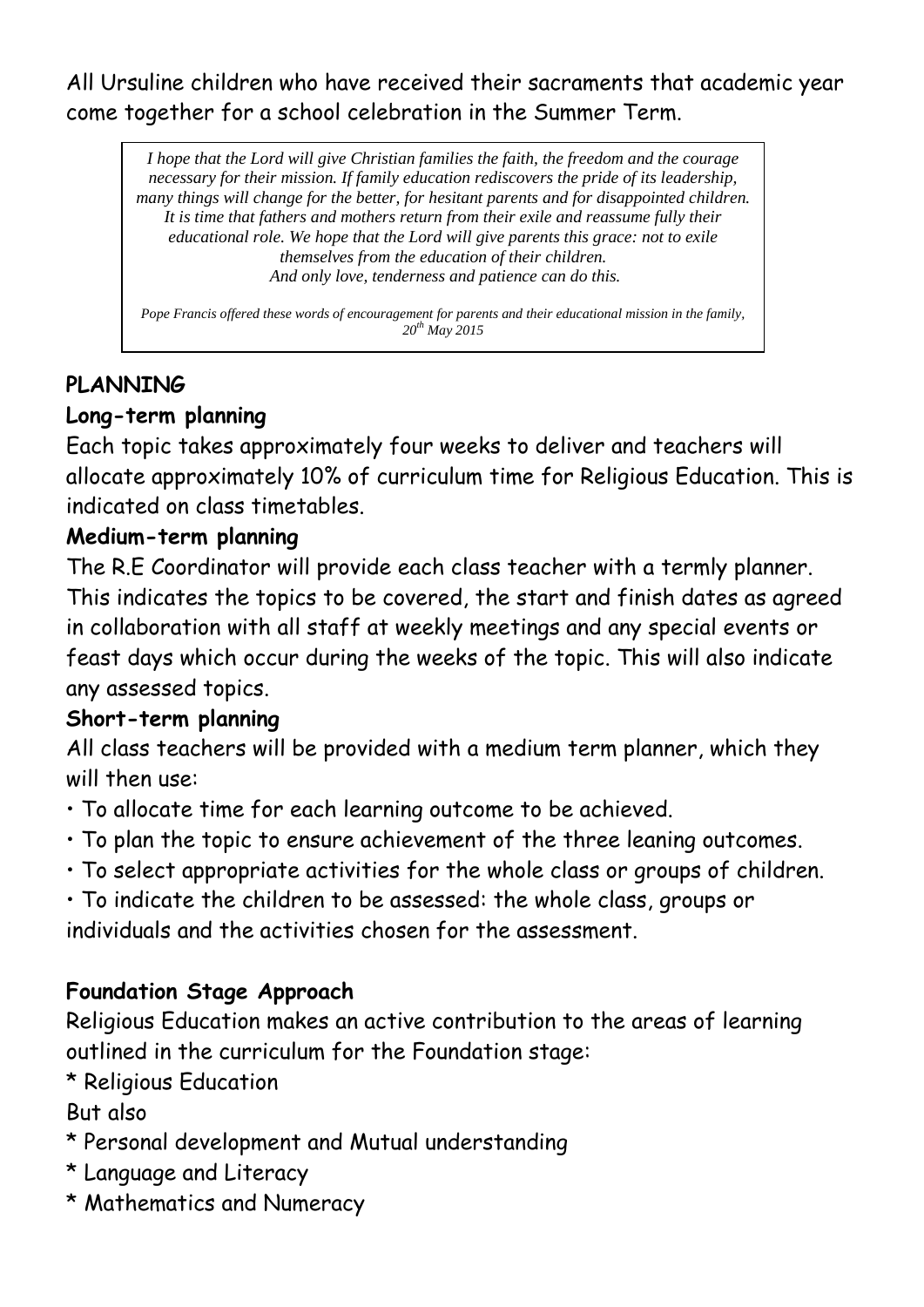- \* The World Around Us
- \* The Arts
- \* Physical Development and Movement

The Foundation stage classes have RE Floor Books, complemented by their Learning Journeys, where the children's progress is recorded and celebrated. Teaching takes the form of whole class activities, adult directed group work and continuous provision.

Each year group plans topics together, across the two forms, using their year group 'Come and See' teacher handbook and resources from the Come and See website. Planning is recorded on an agreed template: see Religious Education on the shared drive.

Attention is paid to the use of the Driver Words to move children's learning and understanding forward. See page 15.

Reference is made to the 'Come and See and Relationships & Sex Education' document so that possible links are planned for.

See useful documents, Come and See and RSE links on: <http://www.ursulineprimary.co.uk/information/catholic-life-of-the-school>

For music enrichment teachers refer to the 'John Burland Come and See correlation' overview.

See Collective Worship John Burland songs overview on: <http://www.ursulineprimary.co.uk/information/catholic-life-of-the-school>

#### **Differentiation**

As with all areas of the curriculum, we follow the school's policy on equal opportunities for all our members of the school community in terms of gender, race, culture and academic ability. The purpose of differentiation in Religious Education is:

- to enable children to succeed in the set task or activity
- to challenge children appropriately

• to enable children to recognise and celebrate their achievement in Come and See, a variety of activities are provided to meet the differing needs and abilities of children.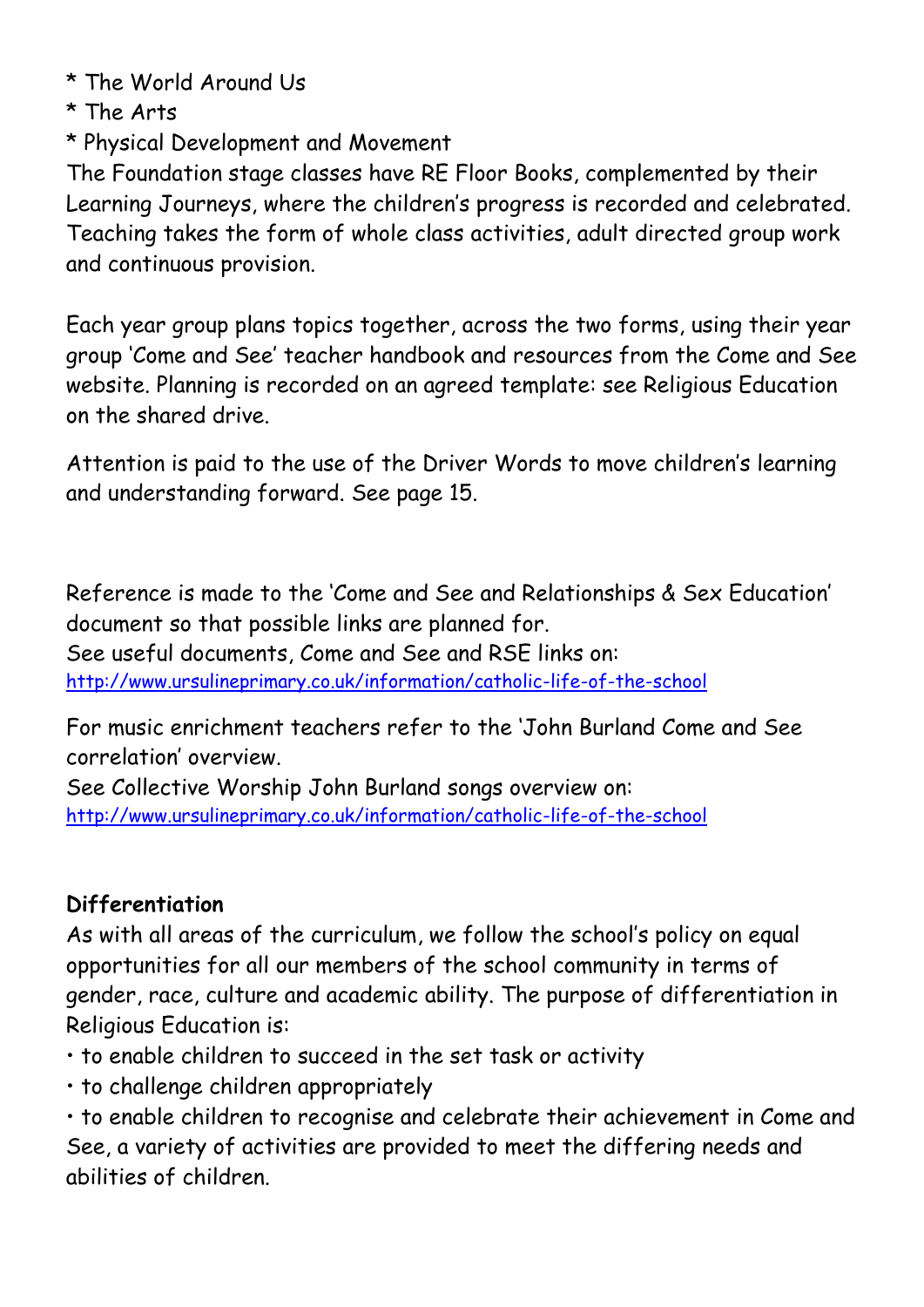#### **Display**

A topic display, or Learning Journey (working wall), offers evidence of pupil achievement and also celebrates this.

#### DRIVER WORDS

Words to drive your learning forward…

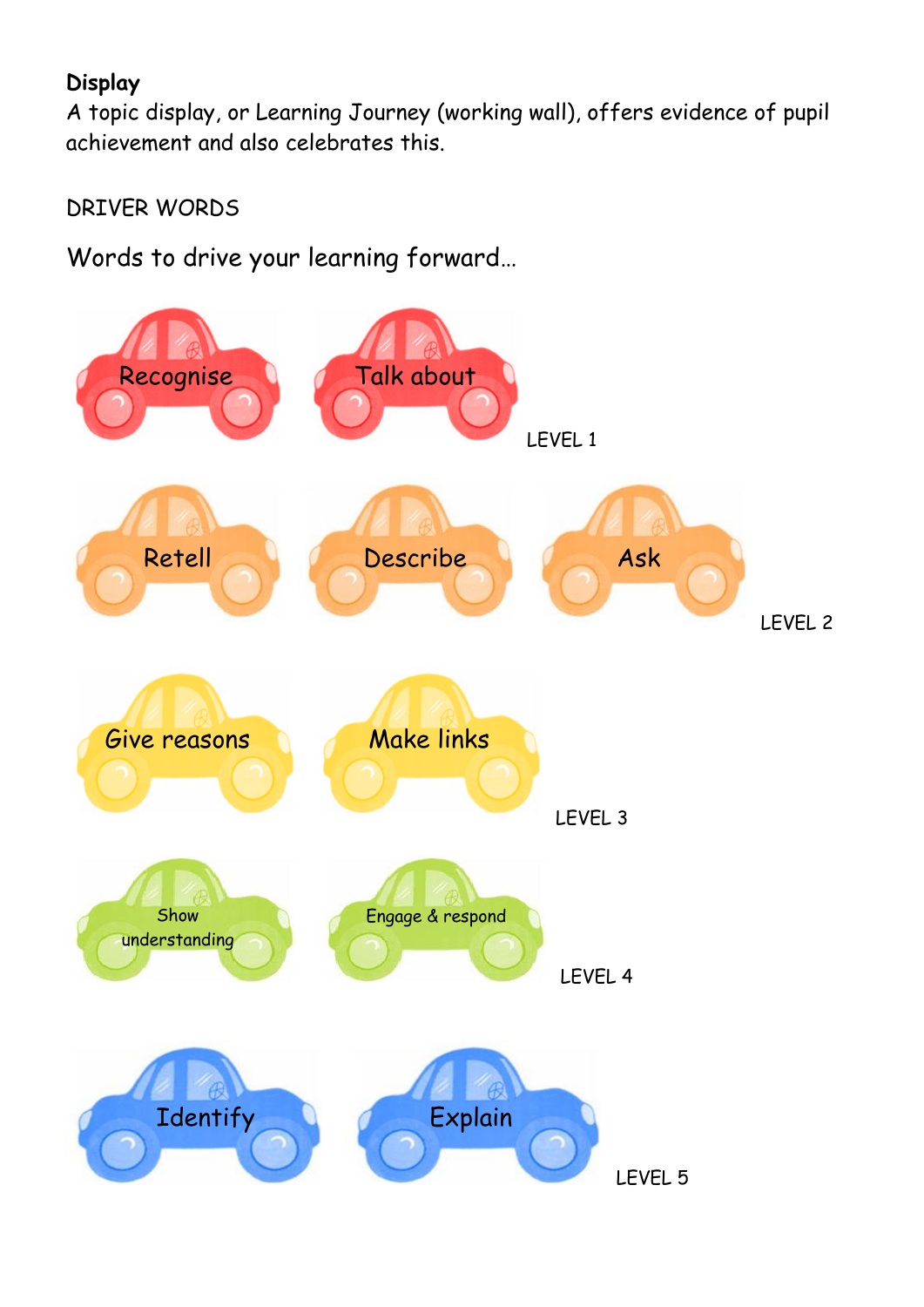## **5. Assessment of Achievement**

As professionals, we want to ensure that we provide the best Religious Education for all children.

> *"Excellence in religious education then will be characterised by a clarity of succinct religious learning objectives and of key content, by appropriate methodologies, rigour, richness of resources, achievement of identified outcomes and accurate methods of assessment".*

> > *Religious Education in Catholic Schools May 2000 - a statement from the Catholic Bishops' Conference of England & Wales*

Teachers are continually making informal professional assessments of individual pupils, becoming aware of a pupil's level of understanding and growth in skills by observing their ability to:

- listen
- ask relevant questions
- respond to questions
- interact with others
- to be still
- to understand
- to remember

This assessment establishes what pupils know, understand and can do. It does not assess faith or the practice of faith.

#### **Informal assessment**

This can take the form of observation of children engaged in tasks, observation of their contribution to classroom displays, end of topic reviews and marking of their written work, as indicated in the school marking policy. A note will be kept on planning of those children achieving above or below expectations. (These notes are then used to inform future planning.)

#### **Formal assessment**

One topic per term will be formally assessed. Years R-6 formal assessments will be based on end of topic expectations and attainment levels, each theme is assessed formally twice throughout EYFS, key stage 1 and 2. Each formal assessment will be covered by a differentiated activity as provided by the Archdiocesan Education Department. This can be achieved as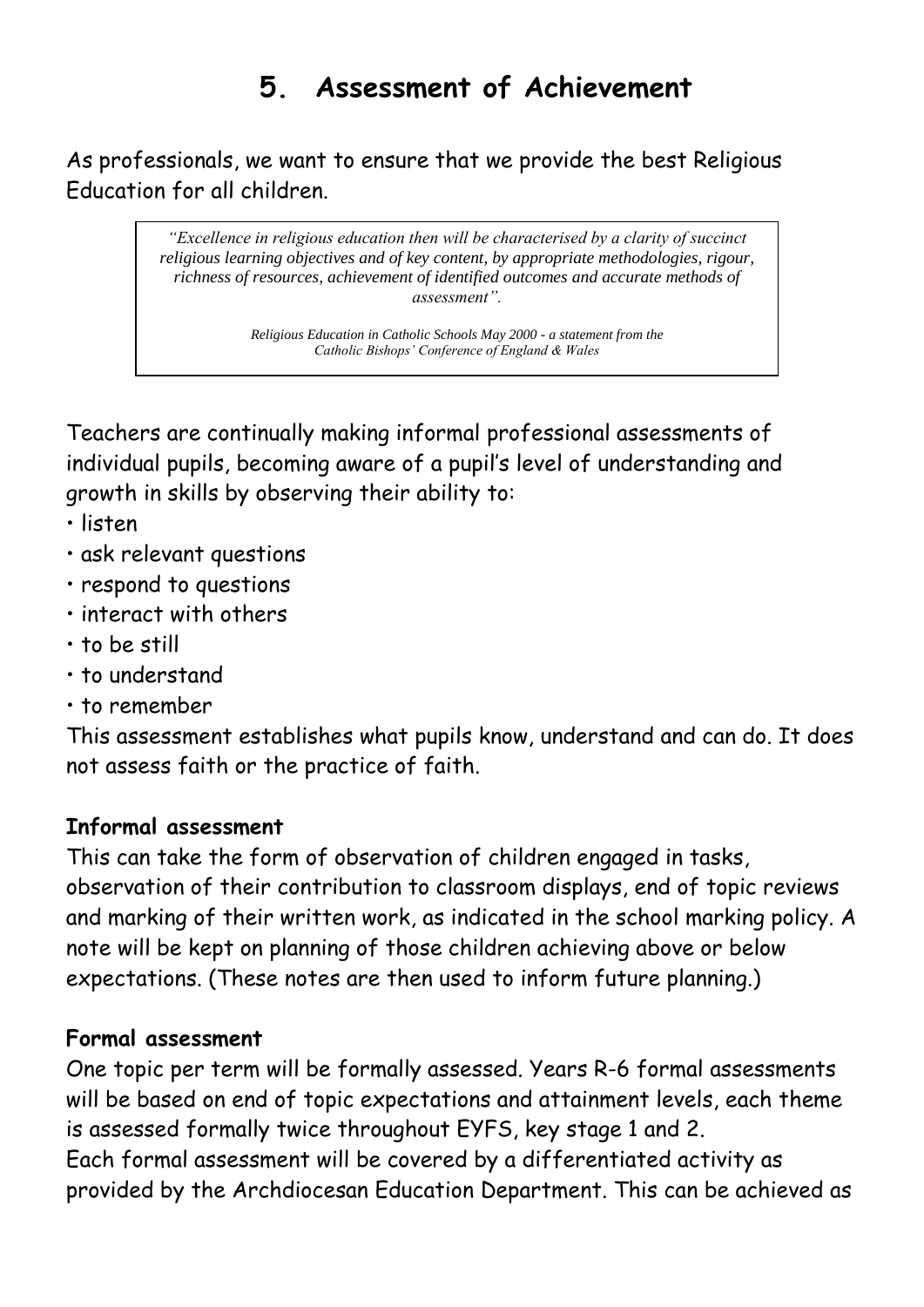a whole class, ability group or individual concept map as appropriate to age and ability of children.

Teachers will record their observations on the assessment sheets provided.

Foundation stage children can assess using class/group concept mapping but will also keep a portfolio of annotated work from each assessed topic, including photographic evidence.

#### **ATTAINMENT TARGETS AND LEVELS OF ATTAINMENT IN RELIGIOUS EDUCATION.**

As in other core subjects, we recognise the importance of attainment targets. Progression in Religious Education is not always predictable and pupils of the same age will be at different levels of attainment.

The Levels of Attainment in religious Education identify two areas of attainment:

• Attainment Target 1 (Learning about Religion)

Knowledge and Understanding of:

- i) beliefs, teachings and sources
- ii) celebration and ritual
- iii) practices and way of life

• Attainment Target 2 (Learning from Religion)

Response, evaluation and application:

- i) engagement with own and others' beliefs and values
- ii) engagement with questions of meaning and purpose
- iii) reflection and contemplation

There is also a separate provision for **Reflection and Contemplation** which will inform the provision of opportunities for growth in reflection and contemplation.

Termly formal assessments are evaluated then highlighted on individual pupil sheets against these targets: RECORDS OF ATTAINMENT. This data is then transferred to Class Tracker Sheets and a Whole School Tracker Sheet to show attainment across classes and year groups.

Attainment targets, in the form of DRIVER WORDS, with their associated levels, are put in the children's exercise books and displayed (for easy reference) within the classroom.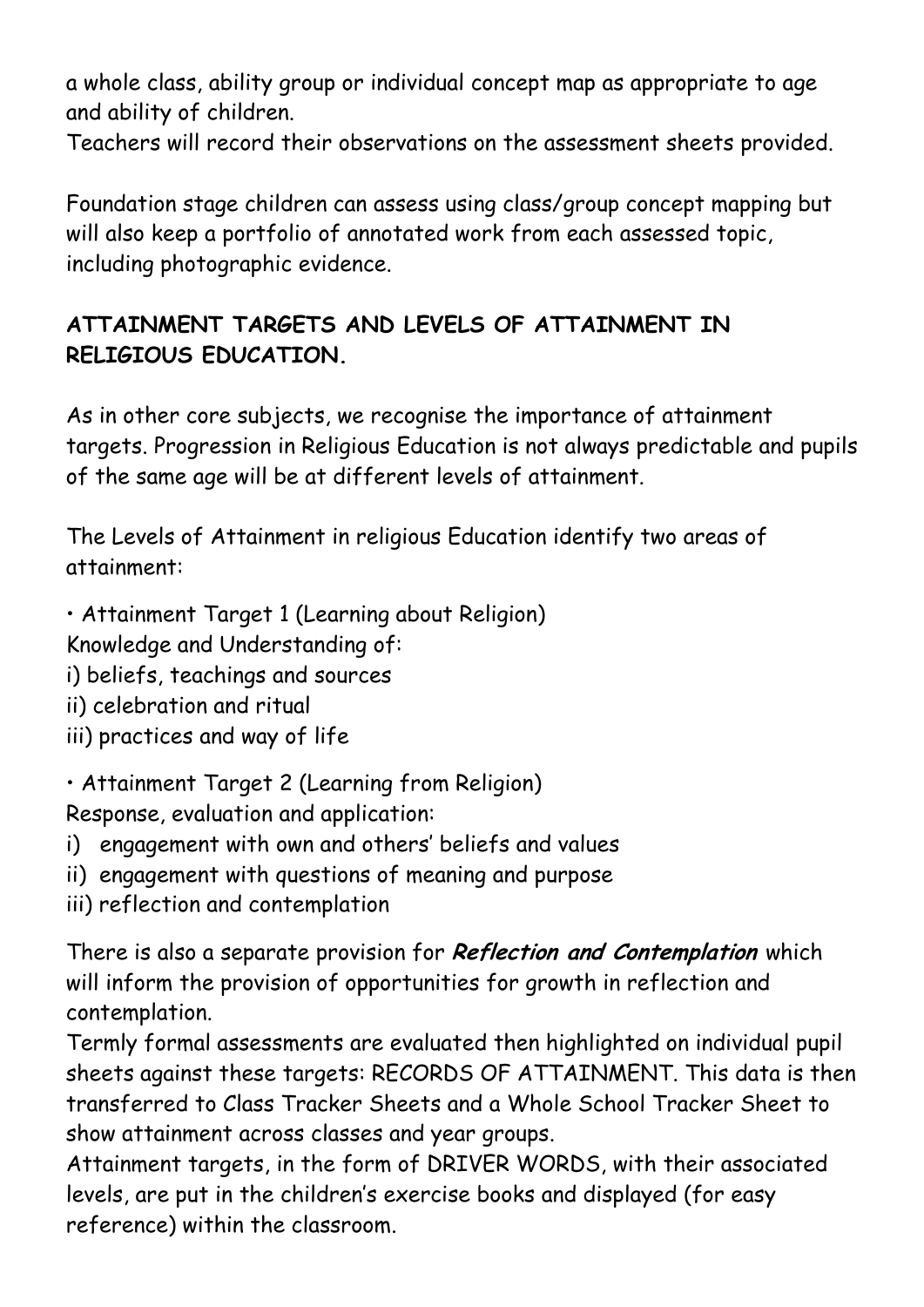Archdiocese guidance is that children are:

to be a secure LEVEL 3 in all aspects of AT1 (i) (ii) (iii) and beginning to work towards LEVEL 4 by the end of Year 5.

By the end of Year 6 we would be expecting some children to be working within LEVEL 4. Some children may be meeting some aspects of LEVEL 5.

## **6. Recording**

Recording in Religious Education recognises the distinct nature of the subject, provides evidence of achievement and may involve the pupils in selfassessment and dialogue with the teacher. It can take many forms:

• notes from observations

• comments written on pupils' work

• visual evidence e.g. PIC Collages of children's activities, photographs of displays, portfolios.

• Children's self-assessments.

Recording provides evidence of and celebrates the individual's achievement. Links to 'Relationship & Sex Education' through their 'Come & See' learning are evidence in children's individual RSE books that travel up the school with them.

## **7. Reporting**

Reporting in Religious Education is a natural part of teaching and is integral to the learning process. There are four dimensions to reporting in R.E.

• It provides feedback to pupils on their achievements and progress.

• It informs colleagues of the achievement of pupils and areas studied by the class.

• It informs parents of children's progress and achievement.

• It informs governors, parish and external agencies about the Religious Education provided by Ursuline Catholic Primary School.

The process of reporting includes: end of year reports, parent's evenings, lists of topics covered, Spirit of Ursuline award, Catholic Life of School section on Ursuline website and items in the school newsletter. As well as this, parents are encouraged and welcome to enquire about the progress and achievements of their children.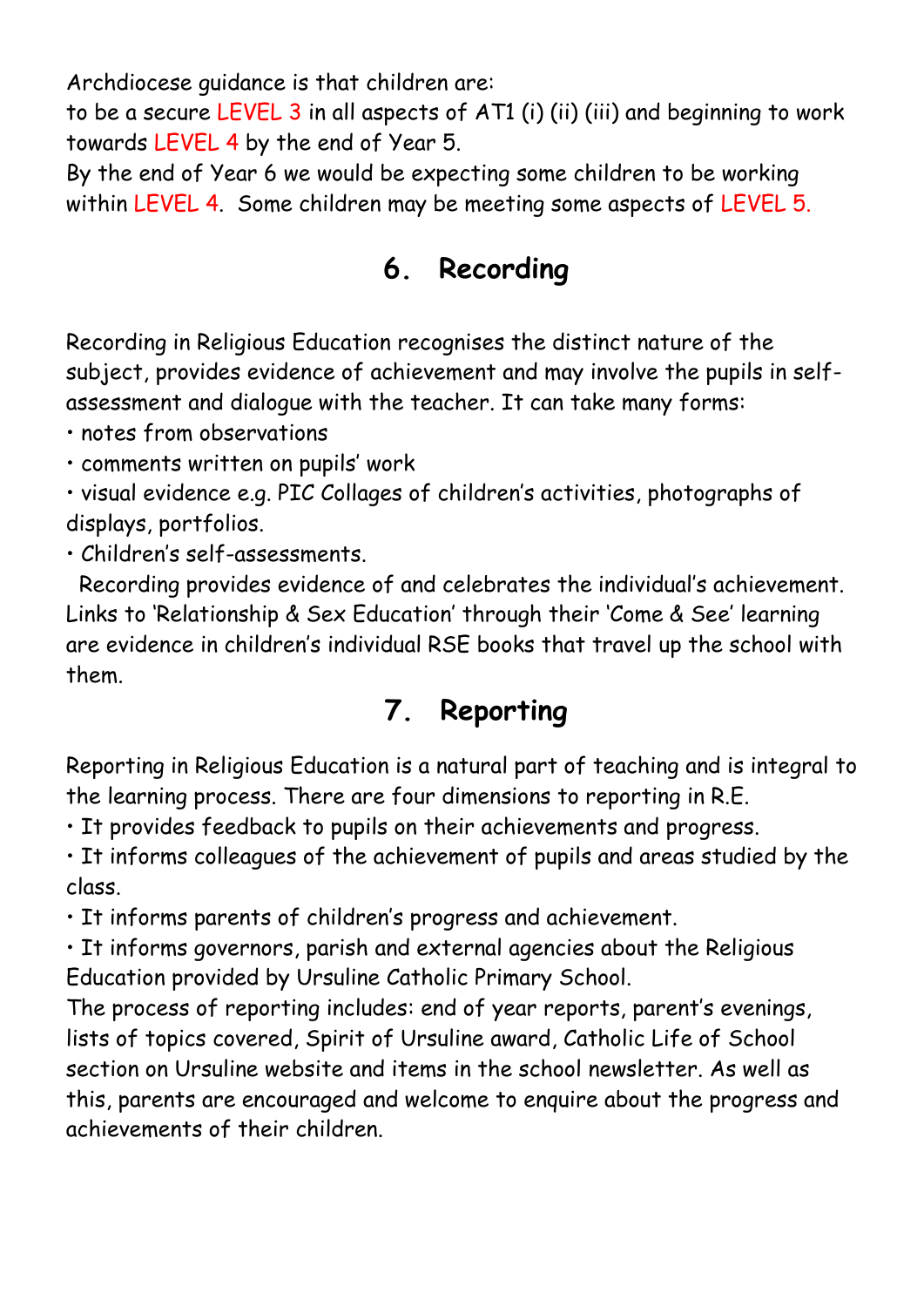## **8. Evaluation of teaching**

Each week, the staff of Ursuline have a year group planning meeting. During this time the staff plan, review and evaluate the teaching of Religious Education within their classes/year group. Teachers note their evaluation on the planning for their own records.

The Religious Co-ordinator:

- Monitors a sample of planning and pupil's work, across all the stages, each term as part of the formal assessment process
- Religious Education forms part of the school's Observation of Teaching Monitoring plan
- Children's work is scrutinised as part of the school's scrutiny of work programme
- Resources are evaluated yearly by teachers who then inform the Religious Education Coordinator of any requirements.

## **9. Evaluation of learning**

Through the Come and See programme children are encouraged to evaluate their own learning, particularly through the Respond stages of each topic. The following questions enable the children to critically assess their own understanding at the end of each topic:

- What do I now understand?
- What have I thought about?
- What have I enjoyed in this topic?
- Was there anything I didn't enjoy?
- Is there something new I might now try?
- Is there something that puzzled me?

Each term the Religious Education Co-ordinator scrutinises the work and planning from a variety of year groups. This will focus on;

- marking
- standards in comparison to other core subjects
- coverage matching time allocated
- continuity and progression across the year groups
- differentiation
- range of teaching styles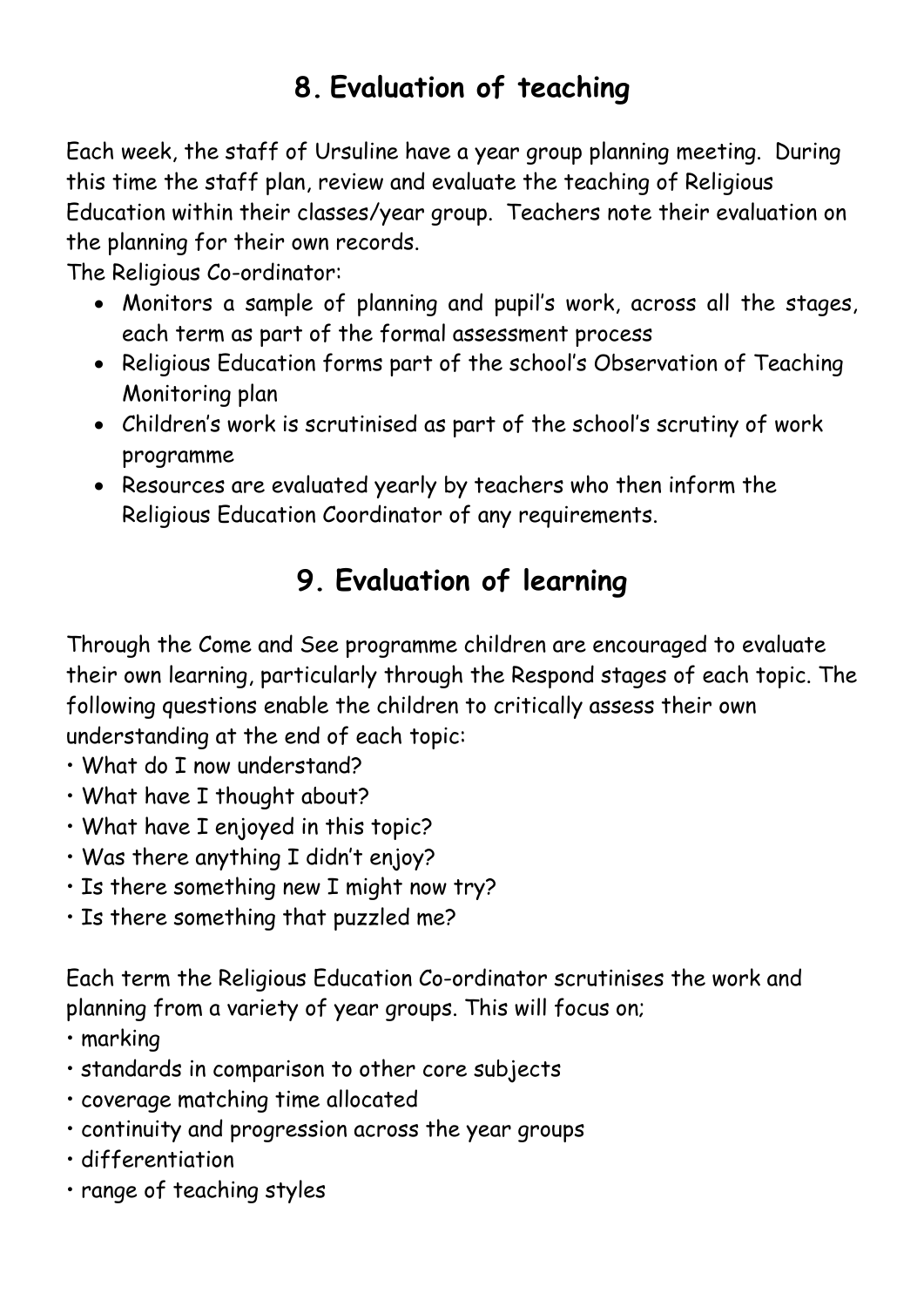Displays/working walls are regularly observed and the appropriate use of resources checked.

The biggest contribution to evaluation of teaching is made by self evaluation, year group partners evaluation, staffroom discussion and sharing of good practise.

## **10. Staff Development**

#### **Staff Development/Communication**

The Religious Education coordinator has attended Archdiocese-led Inset courses and Coordinator Meetings. Time has then been allocated during staff meetings for the dissemination of information from these meetings. Members of staff attend RE Inset and CCRS courses offered by the Archdiocese.

At the beginning of each topic, year group teachers meet to discuss, plan and share ideas and resources. During these meetings, full use is made of the 'Come and See for Yourself', teacher's resources found on the website. In this way, teachers focus on the Christian theology contained within each topic. Having focused their own minds teachers can more fully participate in the topic, thus enabling children to reach a greater understanding. At this stage, the celebratory aspect of the topic can be decided upon.

## **11. Staff Induction**

#### **Staff Induction**

All new colleagues are guided through this handbook and the Come and See materials appropriate to their year group. They are made aware of resources available and encouraged to ask for help and support whenever needed. Whenever possible, new colleagues attend 'New to Come and See' inset offered by the Archdiocese CES.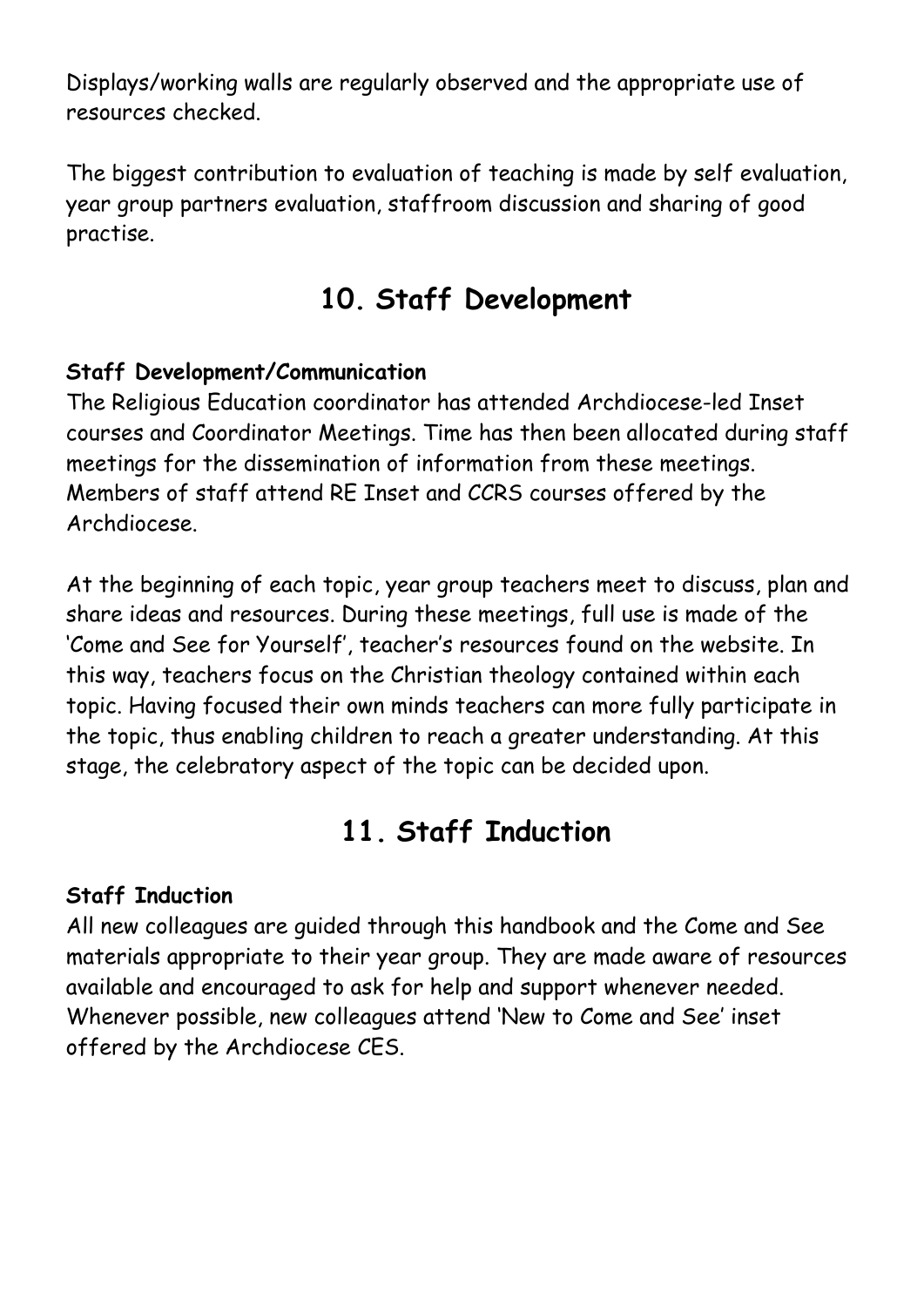## **12. Resources**

The most vital resource within our school is our committed Christian staff. All class teachers are responsible for the direct teaching of Religious Education and all members of staff are committed to fostering a warm, caring ethos within the school.

Each teacher has their own login to the Come and See internet resource materials.

All staff have access to a range of resources to enable them to deliver the Come and See scheme effectively, these include:

 A class tablet to be used throughout the Teaching/Learning of Come & See is especially useful to gather evidence for use within the Respond phase

- God's story 1/2/3 and Churches story 1/2/3
- John Burland music (see shared drive)
- Bibles including 30 Good News Bibles

• Books: including big books of My Christian Faith; A very special Sunday – a story of Easter; The Tallest Candle – a story of Christmas. Guided reading sets of: Stories of Jesus (6); Old Testament (6); The Story of Baby Jesus (6); class copy of 'What I Believe'

• Pictures/posters (kept in 4R classroom)

• Christmas/Easter artefacts

• Collective Worship resources: a Class Collective Worship/Awe & Wonder Book, candle, crosses, cloths including Liturgical Season cloths.

• Other faith artefacts including big book of My Jewish Faith – plus 12 small copies; A Day to Rest: A Story of Shabbat; My Muslim Faith

New resources are added as the need arises.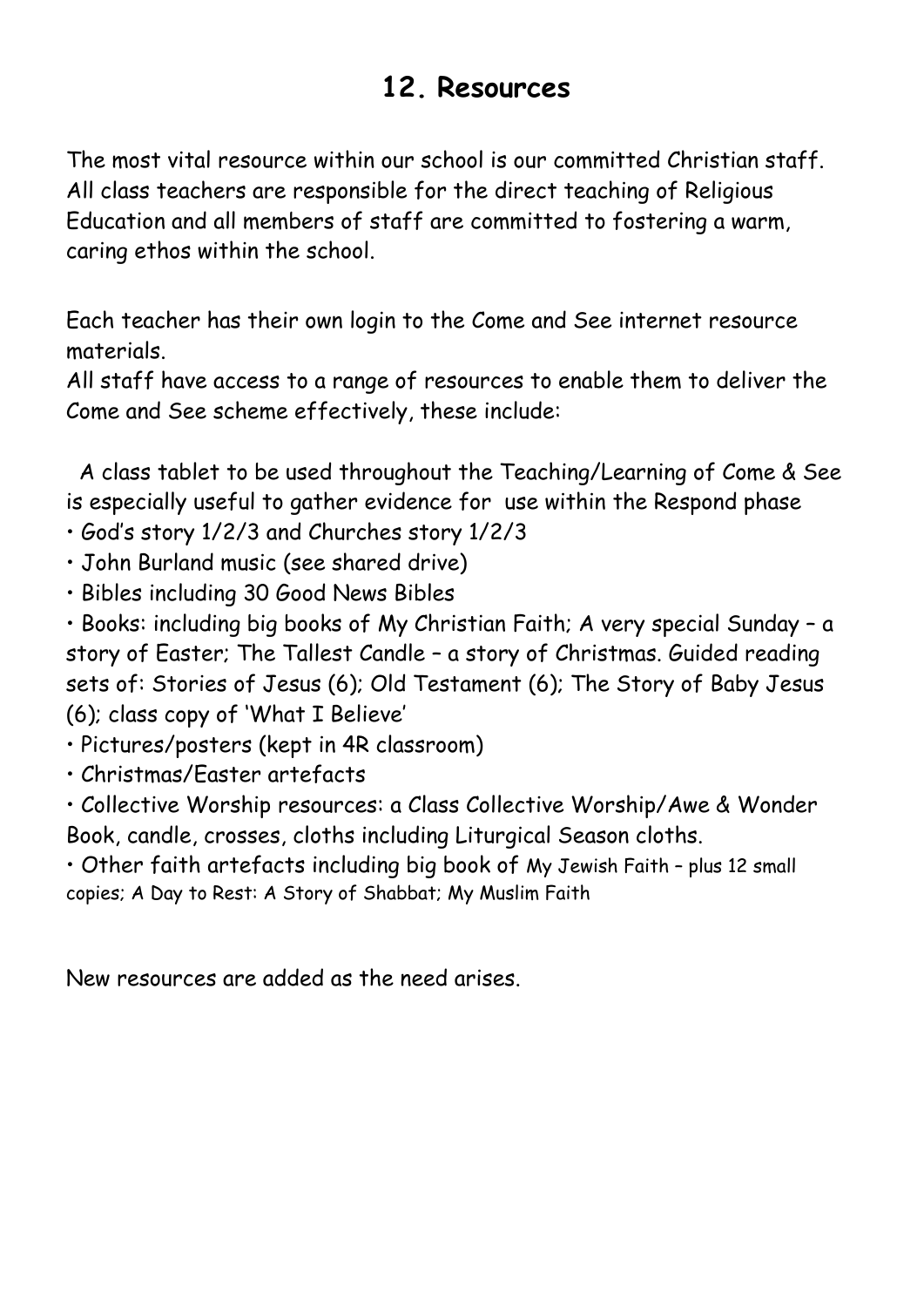## **13. Relationship of Religious Education to the whole curriculum**

Religious Education is the core subject at Ursuline and underpins all other teaching.

Collective Worship Refer to our policy for Collective Worship

At Ursuline we follow the Archdiocesan 'Collective Worship – Guidance for schools', which states:

'At the heart of the Christian faith is the belief in a God who communicates with people. God calls every human person into a loving relationship and as with every relationship, our relationship with God can only grow through communication.'

There are therefore Acts of Collective Worship, planned in accordance with Archdiocesan guidance, daily. Years 1 to 6 also deliver a Collective Worship to their Key phase on a termly basis.

Opportunities for Spiritual, Moral, Social and Cultural Development Refer to our policy for Spiritual, Moral, Social and Cultural Development

This is evidenced through:

- children's 'Relationship & Sex Education' work books
- planning, photographs and 'go forth' gifts from acts of Collective Worship
- children's prayer life
- celebrations of Mass, such as, Y4 Sacramental Celebration and Year 6 Thanksgiving Mass. Children help lead these Masses to which parents and parishioners are invited.
- Ursuline attending the parish mass on Holy Days of Obligation where they contribute to the liturgy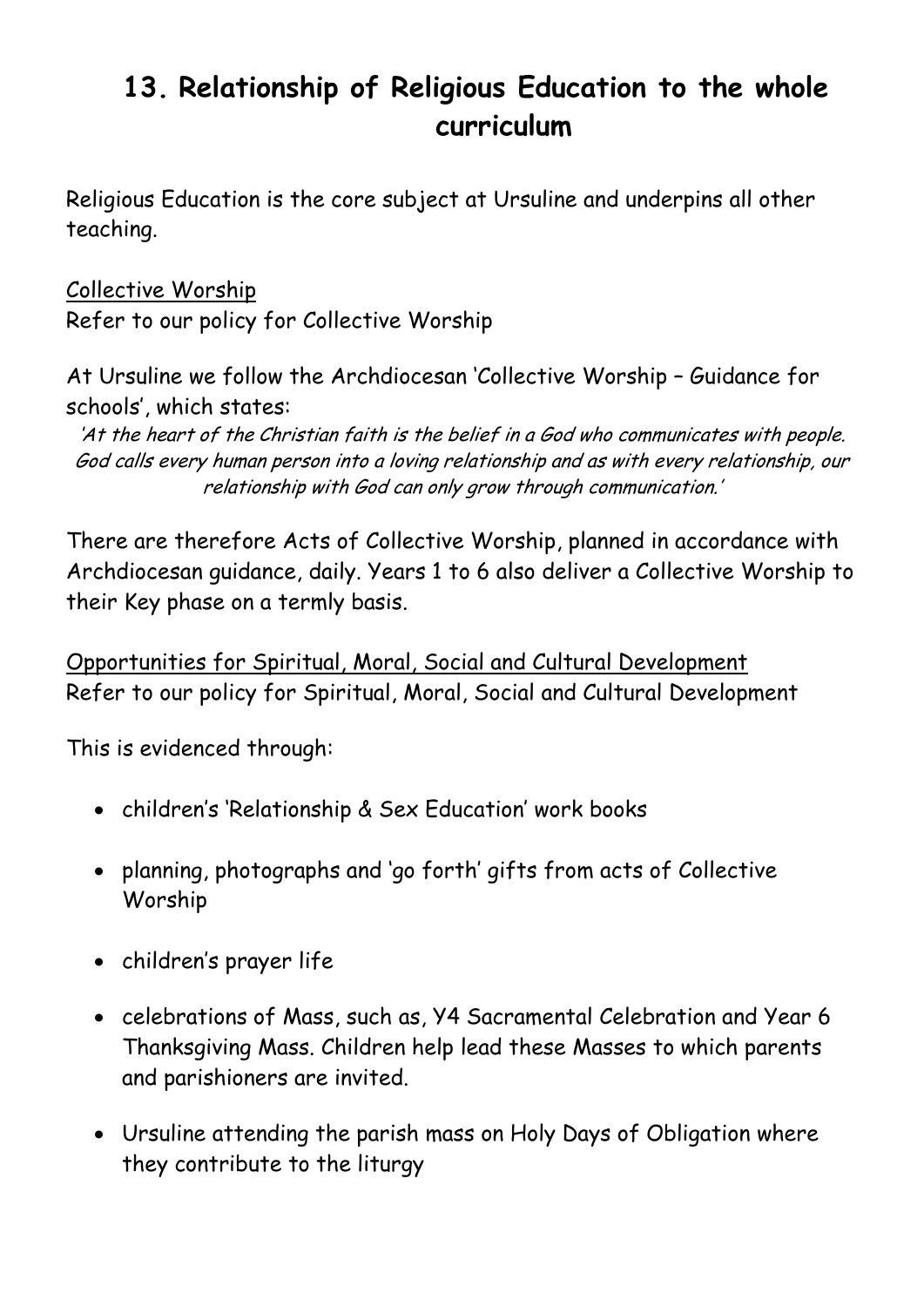- children visiting church as part of their 'Come and See' curriculum, eg Reception/Y1 Baptism - belonging
- children attending celebrations at the Cathedral, such as Advent and Nugent Care Society mass
- our weekly Achievement Awards Assembly where children's good work is celebrated including 'Bucket Filler of the Week' – a child who has worked to ensure the well-being of others
- regular newsletters for school life, Religious Education, RSE and Online Safety
- teaching staff and Y4 receiving the 'Wednesday Word' each week (costs covered by the family of a deceased St Joseph's parishioner)
- an elected School Council that meets regularly to discuss matters suggested at Class Council Meetings
- our 'Spirit of Ursuline' assembly each half term, where a member of each class is recognised for their outstanding achievement/progress in Religious Education: living and sharing their faith. A total of 5 children (nominees) per class are identified, Autumn to Summer 1. At the Summer 2 Spirit of Ursuline assembly an overall class child is identified from the 5 nominees and from these staff choose (by confidential ballot) one overall Spirit of Ursuline child.
- our 'Margaret Ferrari Award' (former Chair of Governors and Children's Catechist at St Joseph's parish who passed away) assembly at the end of each school year for a child from each class who encapsulates Margaret's qualities of living the gospel values.
- school support for the 'With You Always' family catechesis programme by eg passing on information from the Archdiocese and parishes to families, through school newsletters and by staff support in the delivery of parish programmes